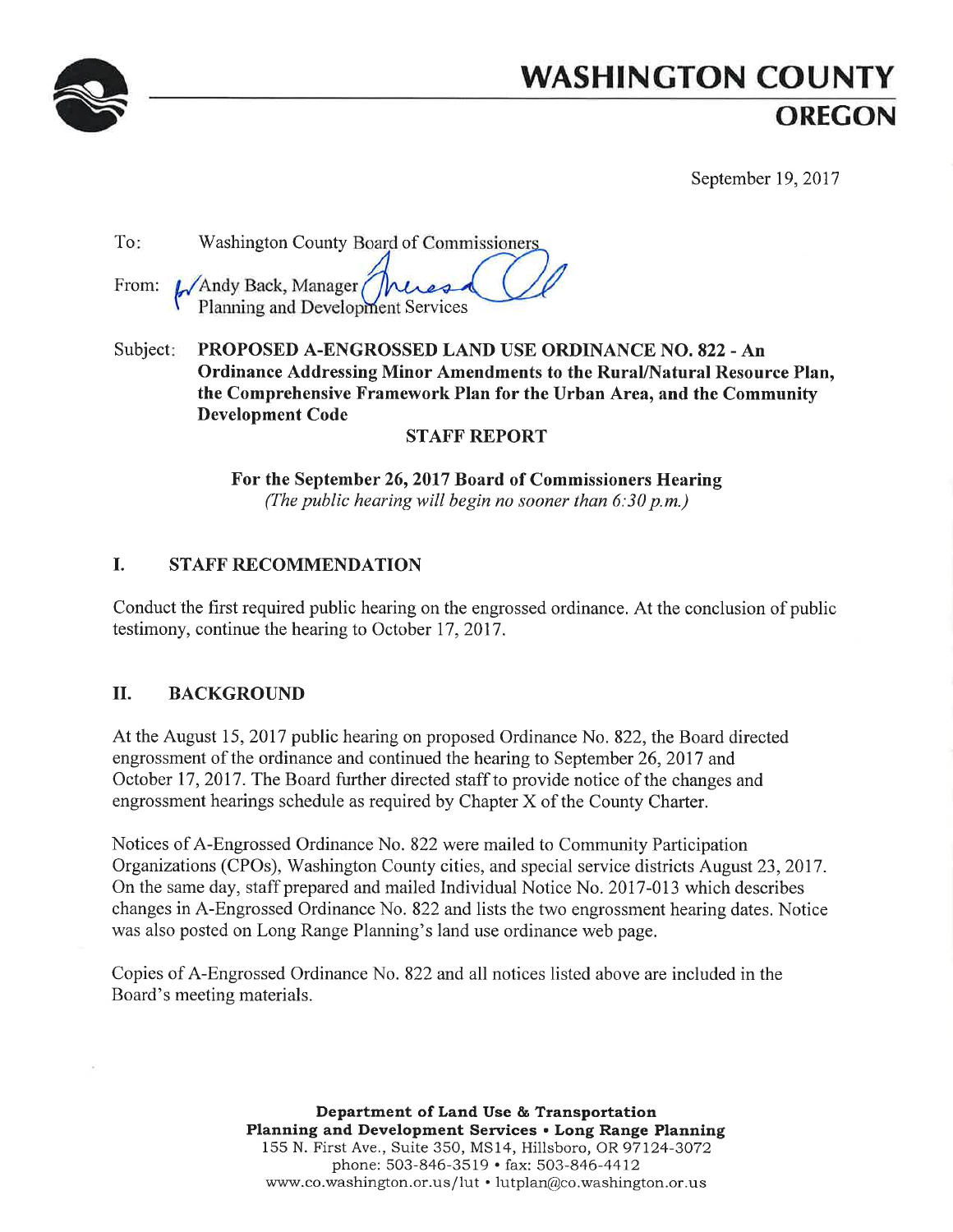## **III. SUMMARY OF ENGROSSMENT**

The Board directed staff to make several changes to Ordinance No. 822. The changes are generally described below:

- $\triangleright$  Amends a reference in Policy 1 of the Rural/Natural Resource Plan and Comprehensive Framework Plan that applies to all large school districts, rather than only the Beaverton School District when requesting information for legislative or quasi-judicial comprehensive plan amendments that impact the planned density of residential land or a residential land use regulation amendment.
- Amends the Community Development Code, Section 430-1.6, to allow air conditioners or heat pumps in a residential interior side yard setback as long as they comply with State Building Code requirements.

\\pfilepsb\lrplan\Shared\PLNG\WPSHARE\2017 Ord\Ord822\_Omnibus\Staff\_Reports\_PPTs\Board\092617\822A\_PC\_SR\_092617.docx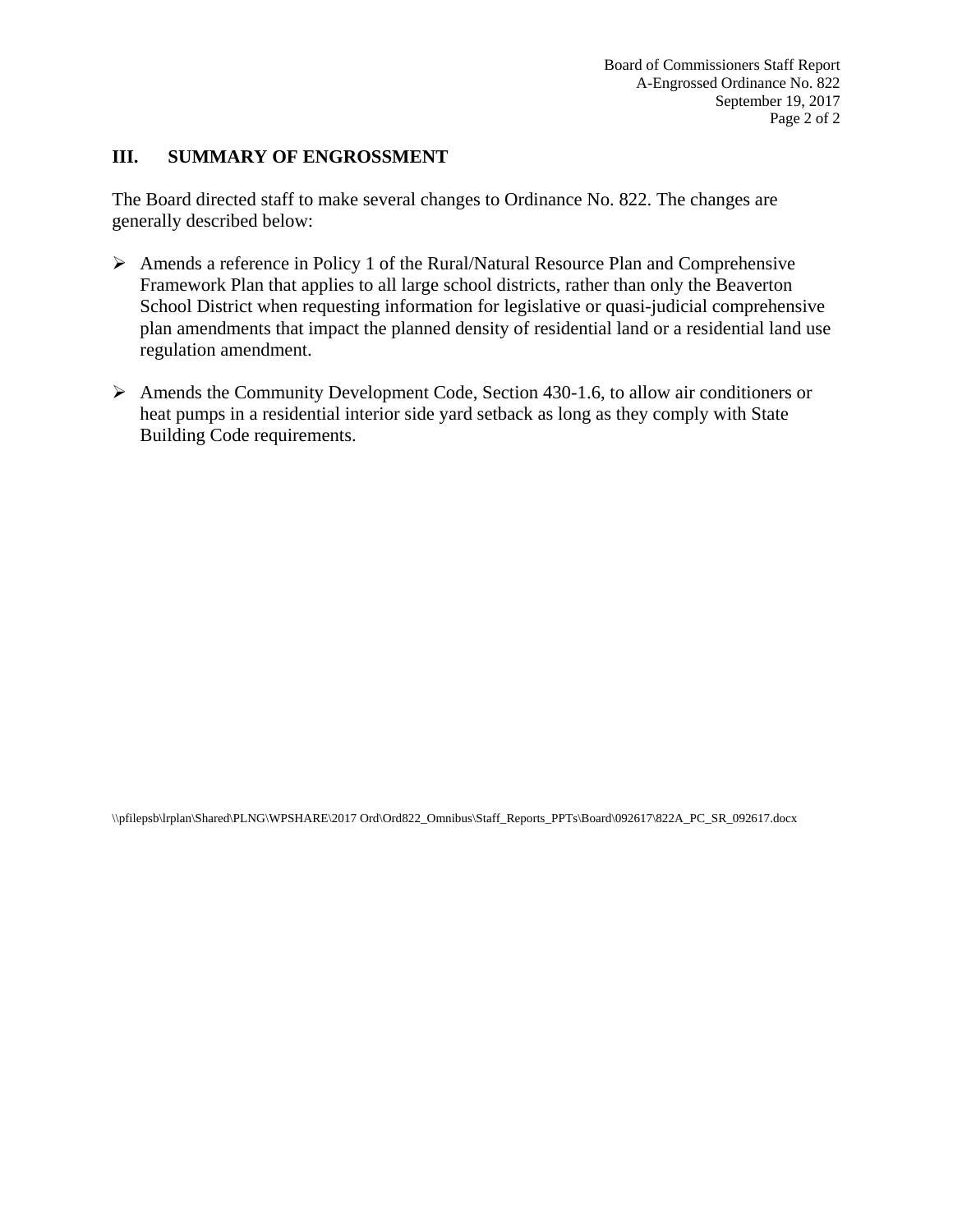

# **WASHINGTON COUNTY OREGON**

August 23, 2017

## **Individual Notice No. 2017-13**

## **At your request, Long Range Planning is providing you with Individual Notice No. 2017-13, which describes changes that were made to proposed Land Use Ordinance No. 822. These changes have been incorporated into proposed A-Engrossed Ordinance No. 822.**

| <b>Initial Notice</b>                                                   | Persons on the General Notification List were mailed a notice June 15, 2017<br>from Washington County Long Range Planning regarding initial public hearings<br>before the Planning Commission and Board of Commissioners (Board) for<br>proposed Land Use Ordinance No. 822.                                                                                                                                                                                                                                                           |
|-------------------------------------------------------------------------|----------------------------------------------------------------------------------------------------------------------------------------------------------------------------------------------------------------------------------------------------------------------------------------------------------------------------------------------------------------------------------------------------------------------------------------------------------------------------------------------------------------------------------------|
|                                                                         | After public hearings for Ordinance No. 822, the Board ordered minor<br>amendments to this ordinance. These changes have been incorporated into<br>proposed A-Engrossed Ordinance No. 822 and are summarized below. As<br>required by Chapter X of the County Charter, the Board has directed staff to<br>prepare and provide you with notice of these amendments. This notice, which<br>describes the changes to proposed Ordinance No. 822, is the second Individual<br>Notice you have received regarding this ordinance this year. |
| <b>Purpose and Description</b><br>of Proposed Ordinance                 | As originally filed, Ordinance No. 822 proposed the following amendments to<br>the Rural/Natural Resource Plan, the Comprehensive Framework Plan for the<br>Urban Area, and the Community Development Code:                                                                                                                                                                                                                                                                                                                            |
| <b>Rural/Natural Resource</b><br><b>Plan Policies Amended</b>           | <b>Policy 1 - The Planning Process:</b><br>➤<br>• Adds a reference to the restrictions on plan amendments or land use<br>changes for properties designated as Urban or Rural Reserves, in order<br>to comply with state law.<br>• Amends provisions related to school district notice requirements and<br>documentation of school levels of service.                                                                                                                                                                                   |
| <b>Urban Comprehensive</b><br><b>Framework Plan Policies</b><br>Amended | > Policy 1 - The Planning Process: Amends provisions related to<br>school district notice requirements and documentation of school levels of<br>service.<br>Policy 41 - Urban Growth Boundary Expansions: Correct a Metro<br>➤<br>Functional Plan code reference to "Industrial Area" rather than "Regionally<br>Significant Industrial Area" in Implementing Strategy d.4.                                                                                                                                                            |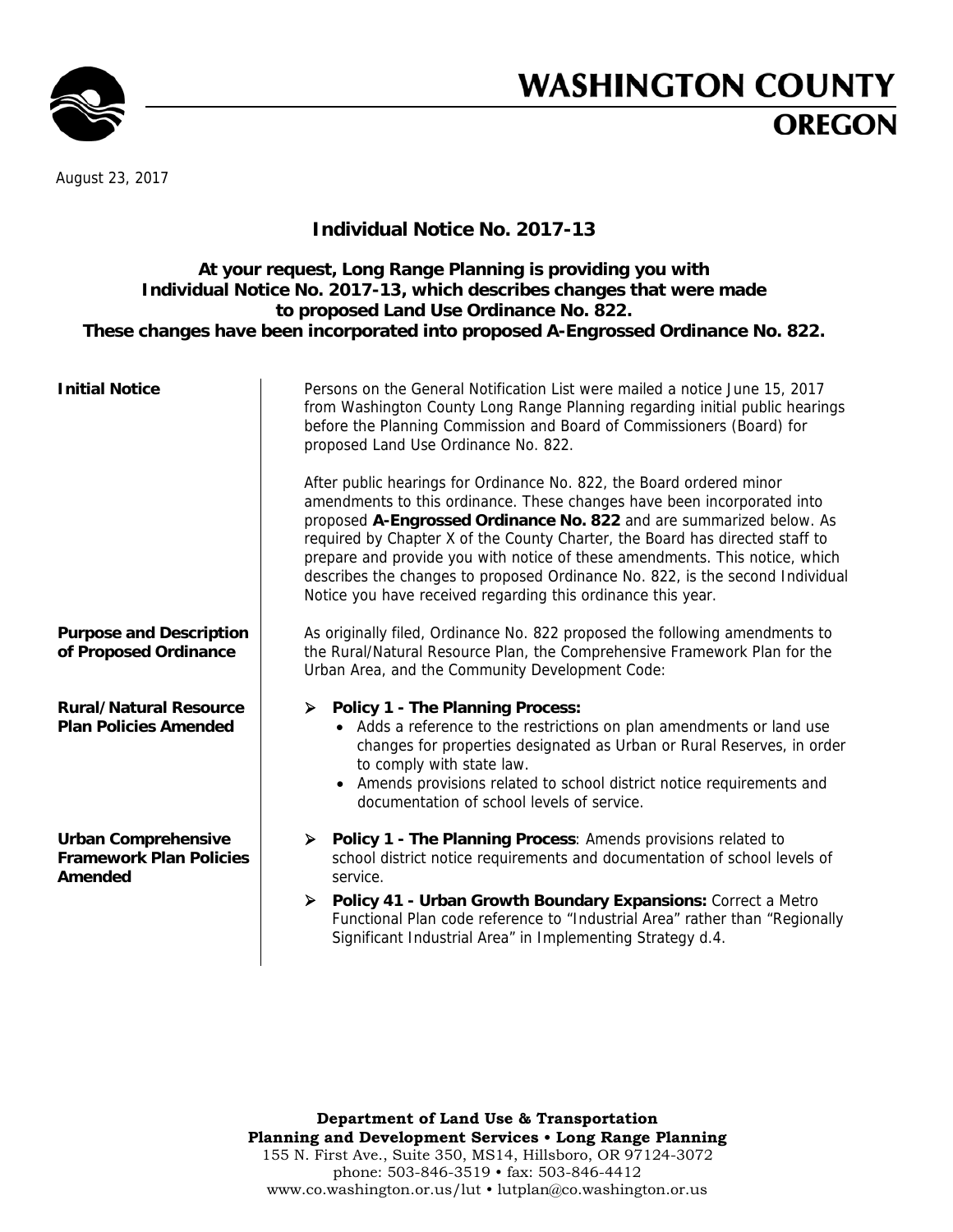**Community Development Code Standards Amended** 

- **Section 203 Processing Type I, II, and III Development Actions**: Adds the requirement for a neighborhood meeting when a Type II or III Commercial, Institutional or Industrial use is proposed on property located within 125 feet of a residential district.
- **Section 204 Notice of Type I, II, or III Development Actions:**  Removes references to the processing of appeals for Type III, Transit Oriented Development decisions from the Board of Commissioners.
- **Section 209 Appeals:** Changes the processing of appeals for Type III, Transit Oriented Development so that they are the same as other Type III decisions and no longer go to the Board of Commissioners.
- **Section 211 Date of Final Decision:** Removes references to the processing of appeals for Type III, Transit Oriented Development decisions from the Board of Commissioners.
- **Sections 304 R-9 District, 305 R-15 District, 306 R-24 District, 307 - R-25+ District:** Adds language to include an exception for air conditioners and heat pumps to be placed in the side yard maintenance easement.
- **Section 430 Special Use Standards:**
	- 430-1.6: Heat Pumps and Air Conditioners Allows heat pumps and air conditioners to be placed within a required interior residential side yard as long as they are at least one (1) foot from the property line.
	- 430-79: Manufactured Dwelling Subdivision Allows the front yard setback to be reduced to five (5) feet as approved by the Building Official in manufactured dwelling subdivisions created before December 27, 1983.
- **Section 501 Public Facility and Service Requirements:** Amends provisions related to documentation of school district levels of service.

**Who is Affected All County residents are potentially affected by this ordinance.** 

**What Land is Affected | All unincorporated County land is potentially affected by this ordinance.** 

**Public Hearings Time and Place**

**Board of Commissioners September 26, 2017 6:30 p.m.**

**Board of Commissioners October 17, 2017 10 a.m.**

Hearings are in the Hillsboro Civic Center Shirley Huffman Auditorium, 150 E. Main St., Hillsboro, Oregon.

October 17, 2017 the Board may choose to adopt the ordinance, make additional changes to it, continue the hearing to a future date, or reject the ordinance. If adopted October 17, 2017, the ordinance would become effective November 24, 2017.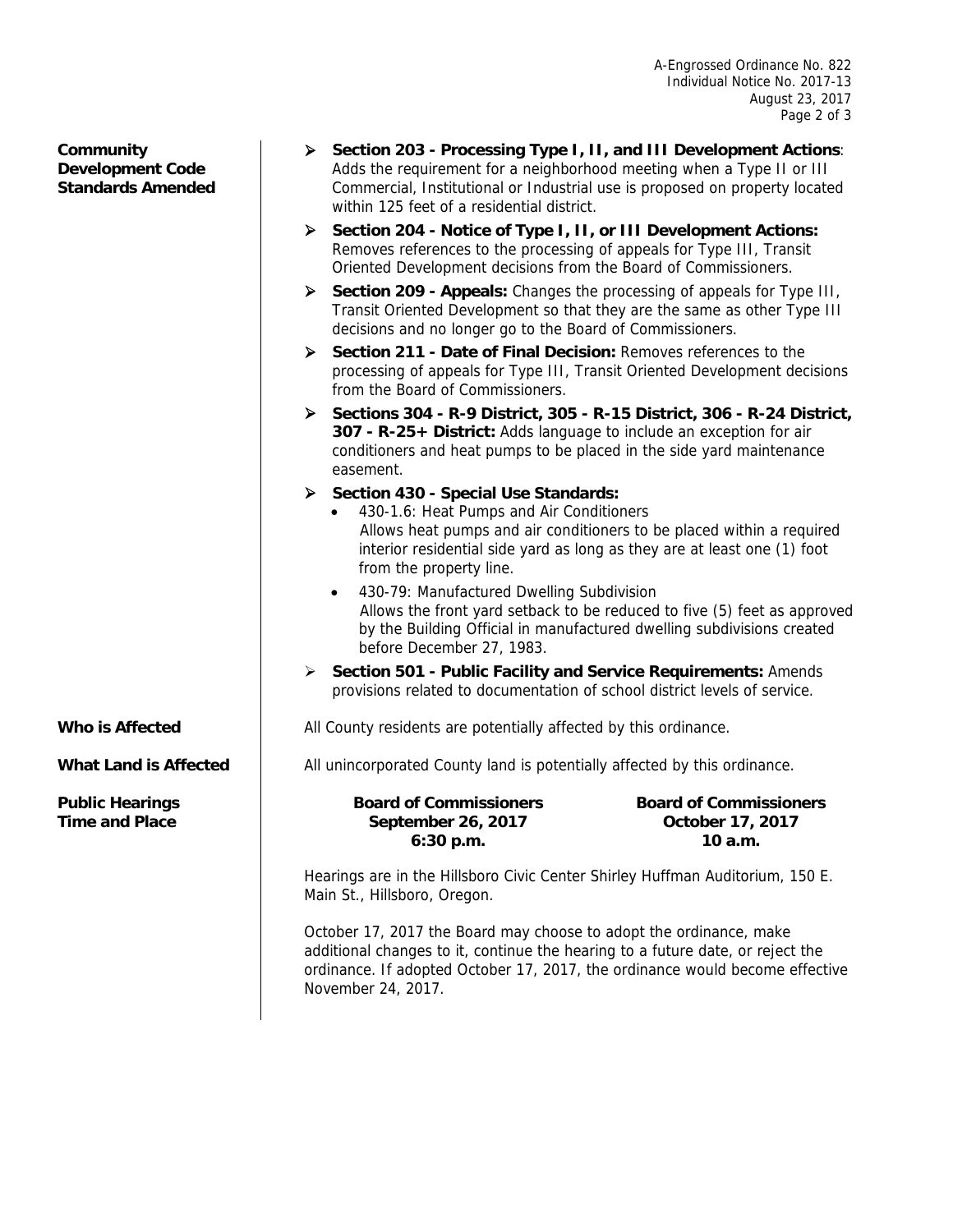| <b>Summary of Changes to</b><br><b>Ordinance No. 822</b>          | Proposed A-Engrossed Ordinance No. 822 incorporates all of the elements in<br>the above-described amendments, except as noted below, plus the following<br>proposed amendments.                                                                                                                                                                                                                                                                                                                                                                 |
|-------------------------------------------------------------------|-------------------------------------------------------------------------------------------------------------------------------------------------------------------------------------------------------------------------------------------------------------------------------------------------------------------------------------------------------------------------------------------------------------------------------------------------------------------------------------------------------------------------------------------------|
|                                                                   | > Amends a reference in Policy 1 of the Rural/Natural Resource Plan and<br>Comprehensive Framework Plan that applies to all large school districts,<br>rather than only the Beaverton School District.<br>Amends the Community Development Code, Section 430-1.6, to allow air<br>conditioners or heat pumps in a residential interior side yard setback as<br>long as they comply with State Building Code requirements.                                                                                                                       |
| <b>How to Submit</b><br><b>Comments</b>                           | Submit oral or written testimony to the Board at one of the public hearings.<br>٠<br>Written testimony, including email, may be sent to the Board in advance of<br>the public hearings in care of Long Range Planning.<br>Include the author's name and address with any public testimony.<br>$\bullet$<br>Washington County, Department of Land Use & Transportation<br>Planning and Development Services, Long Range Planning<br>155 N. First Ave., Suite 350, MS14, Hillsboro, OR 97124-3072<br>Telephone: 503-846-3519<br>Fax: 503-846-4412 |
|                                                                   | Email: lutplan@co.washington.or.us                                                                                                                                                                                                                                                                                                                                                                                                                                                                                                              |
| <b>Staff Contact</b>                                              | Michelle Miller, Senior Planner<br>Telephone: 503-846-8101                                                                                                                                                                                                                                                                                                                                                                                                                                                                                      |
|                                                                   | Email: michelle_miller@co.washington.or.us                                                                                                                                                                                                                                                                                                                                                                                                                                                                                                      |
| Proposed ordinance is<br>available at the<br>following locations: | Department of Land Use & Transportation at the address listed above<br>$\bullet$<br>www.co.washington.or.us/landuseordinances<br>$\bullet$<br>Cedar Mill Community Library and Tigard Public Library<br>$\bullet$<br>Community Participation Organizations (CPOs); Call 503-846-6288 for a<br>directory of CPOs.                                                                                                                                                                                                                                |

S:\PLNG\WPSHARE\2017 Ord\Ord822\_Omnibus\Notices\_MailingLabels\_Affidavits\Engrossment\822A\_Individual\_Notice.docx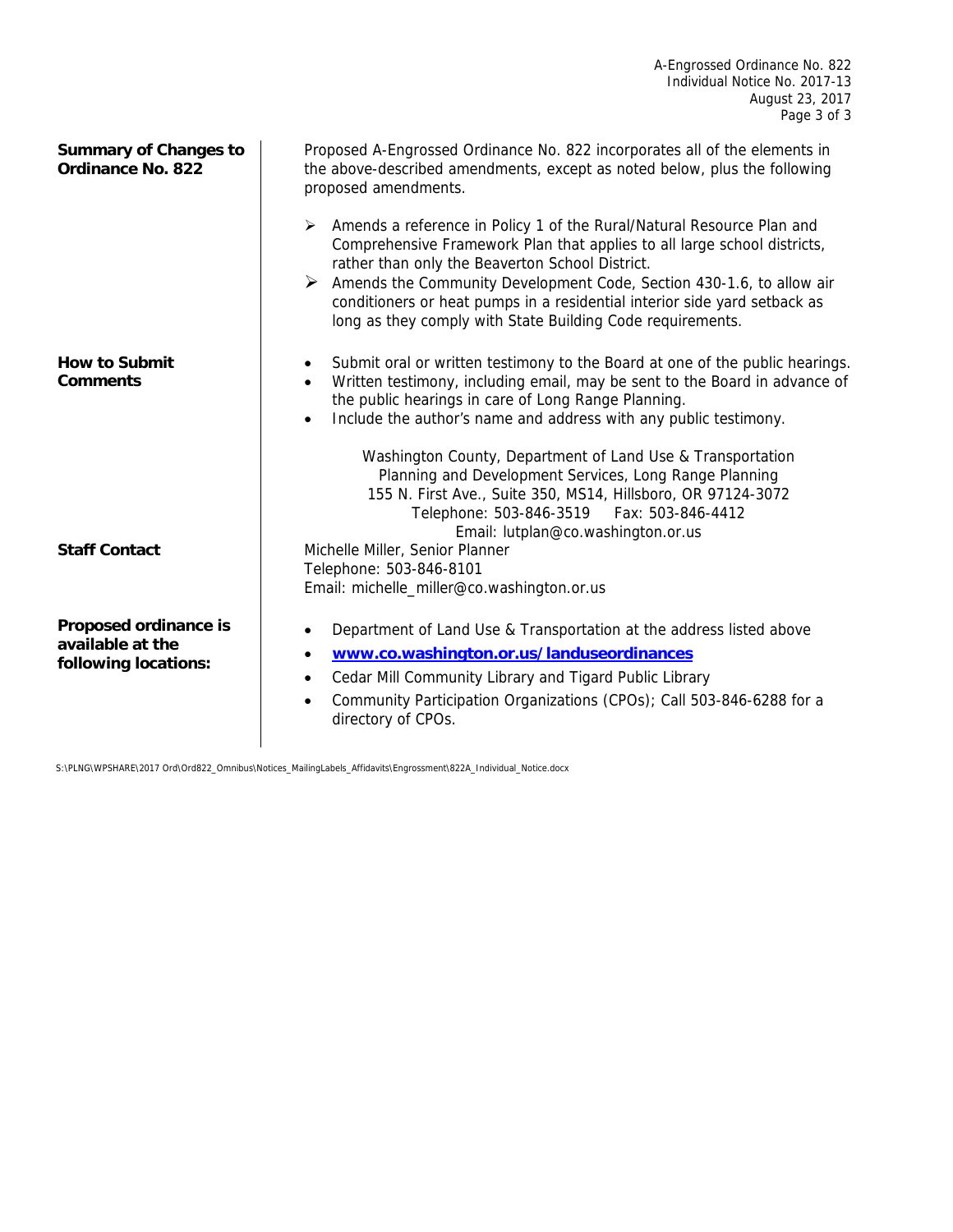

# **WASHINGTON COUNTY OREGON**

August 23, 2017

 $To:$ Community Participation Organizations, Gities, Service Districts, Interested Parties

From: Andy Back, Manager Planning and Development

#### Subject: PROPOSED A-ENGROSSED LAND USE ORDINANCE NO. 822

June 15, 2017, you were notified about initial public hearings for proposed Ordinance No. 822 before the Planning Commission July 19, 2017, and the Board of Commissioners August 15, 2017. The Board ordered minor amendments to this ordinance August 15, 2017. These changes have been incorporated into proposed A-Engrossed Ordinance No. 822 and are summarized below.

If you have any questions about the ordinance, or if you would like additional information, please contact Long Range Planning at 503-846-3519. This ordinance is posted at:

## www.co.washington.or.us/landuseordinances

## **Ordinance Purpose and Summary**

A-Engrossed Ordinance No. 822 is an omnibus ordinance proposing minor amendments to elements of the Washington County Comprehensive Plan. These amendments are proposed to address recent revisions to state law and to make minor clean-up changes. Key provisions are described on the next page.

## **Who is Affected**

All County residents are potentially affected by this ordinance.

## **What Land is Affected**

All unincorporated County land is potentially affected by this ordinance.

## **Original Ordinance No. 822 Provisions**

As originally filed, Ordinance No. 822 proposed the following amendments to the Rural/Natural Resource Plan, the Comprehensive Framework Plan for the Urban Area and the Community Development Code:

**Rural/Natural Resource Plan Policies Amended** 

### $\triangleright$  Policy 1 - The Planning Process:

- Adds a reference to the restrictions on plan amendments or land use changes for properties designated as Urban or Rural Reserves, in order to comply with state law.
- Amends provisions related to school district notice requirements and documentation of school levels of service.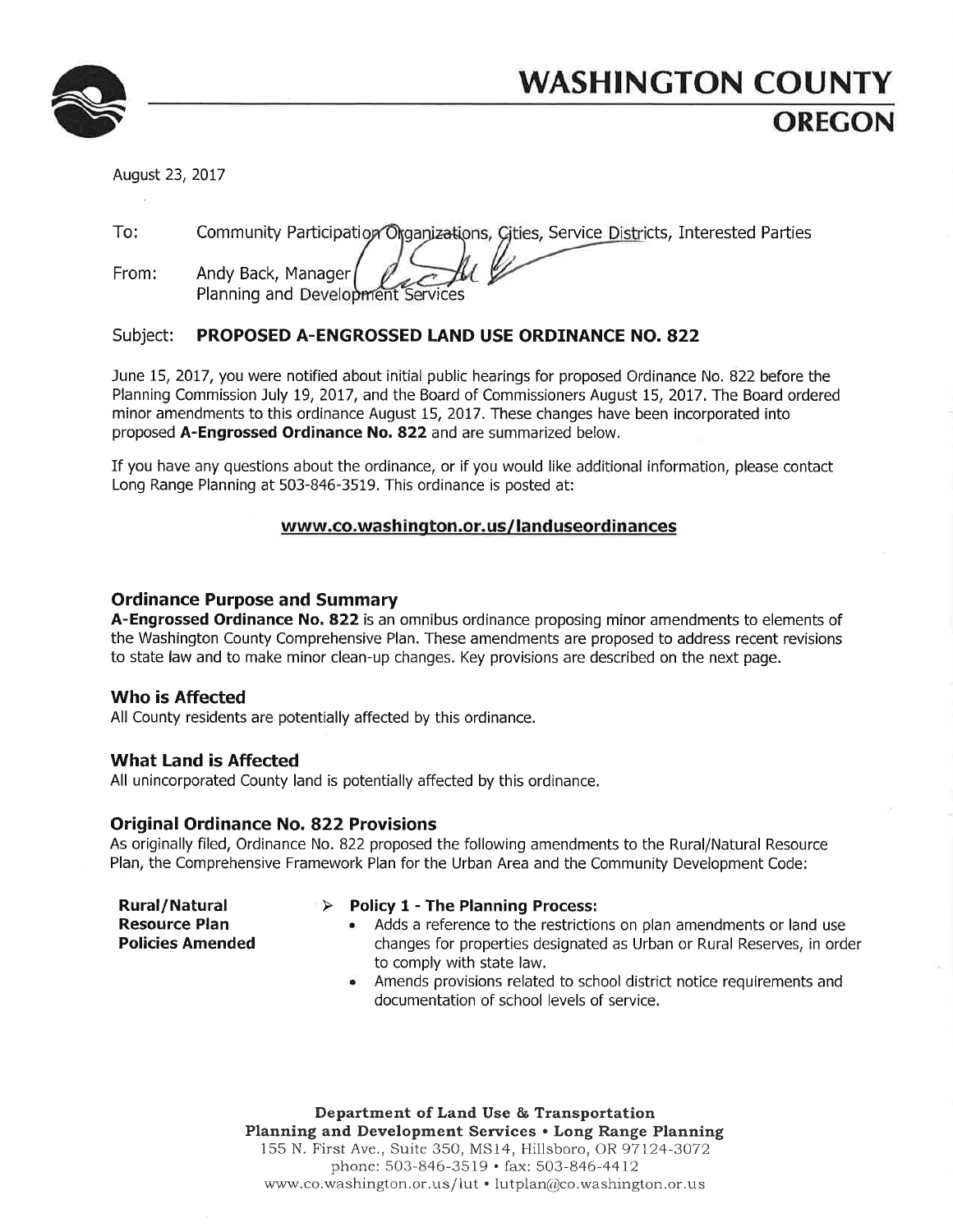A-Engrossed Ordinance No. 822 CPO, Cities, & Interested Parties Notice August 23, 2017 Page 2 of 3

**Urban Comprehensive Framework Plan Policies Amended** 

**Community Development Code Standards Amended** 

- **Policy 1 The Planning Process**: Amends provisions related to school district notice requirements and documentation of school levels of service.
- **Policy 41 Urban Growth Boundary Expansions:** Corrects a Metro Functional Plan code reference to "Industrial Area" rather than "Regionally Significant Industrial Area" in Implementing Strategy d.4.
- **Section 203 Processing Type I, II, and III Development Actions**: Adds the requirement for a neighborhood meeting when a Type II or III Commercial, Institutional or Industrial use is proposed on property located within 125 feet of a residential district.
- **Section 204 Notice of Type I, II, or III Development Actions:**  Removes references to the processing of appeals for Type III, Transit Oriented Development decisions from the Board of Commissioners.
- **Section 209 Appeals:** Changes the processing of appeals for Type III, Transit Oriented Development so that they are the same as other Type III decisions and no longer go to the Board of Commissioners.
- **Section 211 Date of Final Decision:** Removes references to the processing of appeals for Type III, Transit Oriented Development decisions from the Board of Commissioners.
- **Sections 304 R-9 District, 305 R-15 District, 306 R-24 District, 307 - R-25+ District:** Adds language to include an exception for air conditioners and heat pumps to be placed in the side yard maintenance easement.
- **Section 430 Special Use Standards:**
	- 430-1.6: Heat Pumps and Air Conditioners Allows heat pumps and air conditioners to be placed within a required interior residential side yard as long as they are at least one (1) foot from the property line.
	- 430-79: Manufactured Dwelling Subdivision Allows the front yard setback to be reduced to five (5) feet as approved by the Building Official in manufactured dwelling subdivisions created before December 27, 1983.
- **Section 501 Public Facility and Service Requirements:** Amends provisions related to documentation of school district levels of service.

## **Proposed A-Engrossed Ordinance No. 822 Provisions**

Proposed A-Engrossed Ordinance No. 822 incorporates all of the above-described amendments, except as noted below, plus the following proposed amendments:

- $\triangleright$  Amends Policy 1, The Planning Process of the Rural/Natural Resource Plan and Urban Comprehensive Framework Plan by removing a reference to the "Beaverton School District" and replacing it with "a large school district."
- $\triangleright$  Amends Section 430-1.6 of the Community Development Code to allow heat pumps or air conditioners in a residential interior side yard setback as long as they comply with the State Building Code requirements.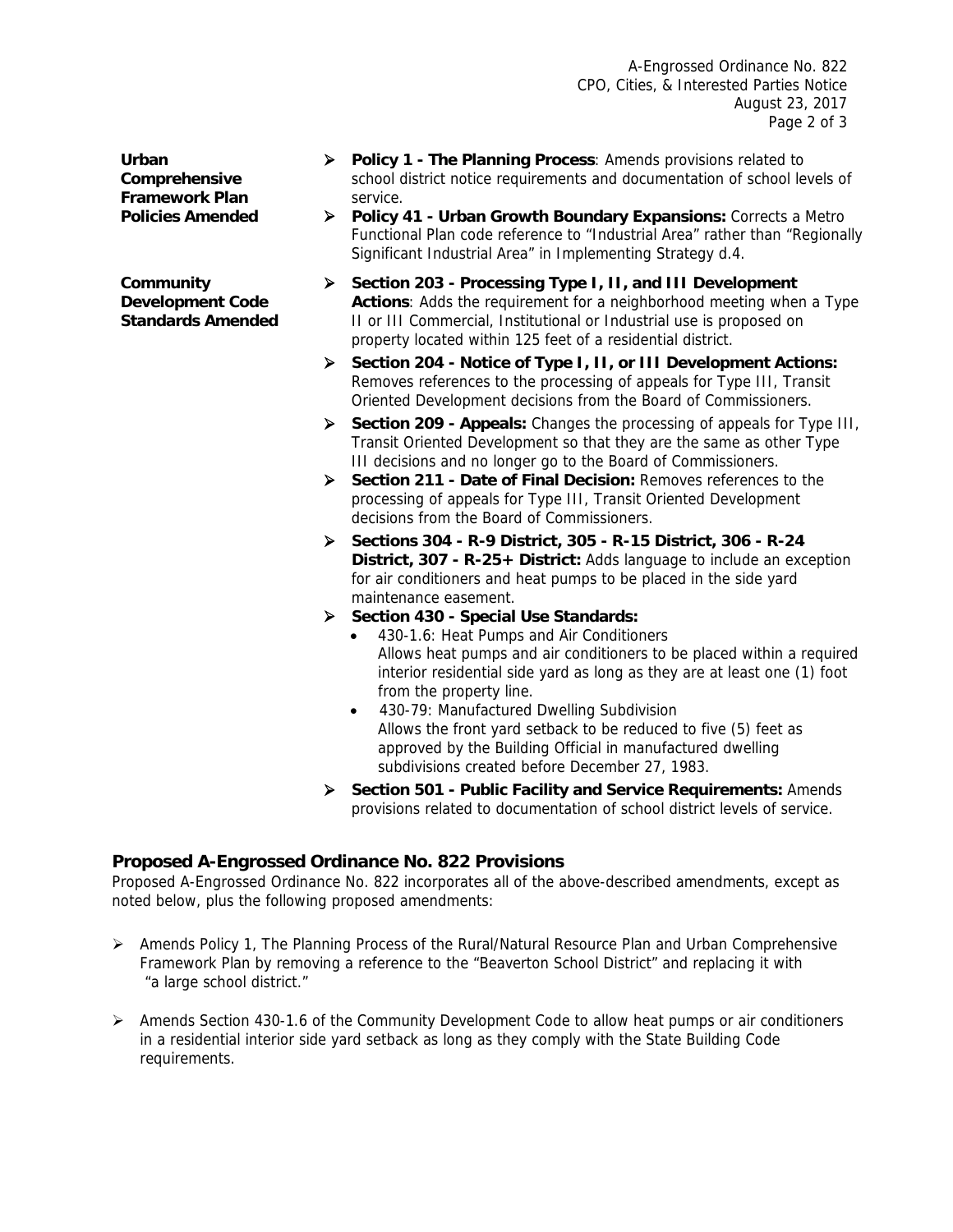## **Public Hearings - Time and Place Board of Commissioners**

**September 26, 2017 October 17, 2017 6:30 p.m. 10 a.m.**

Hearings are in the Hillsboro Civic Center Shirley Huffman Auditorium, 150 E. Main St., Hillsboro, Oregon.

October 17, 2017 the Board may choose to adopt the ordinance, make changes to it, continue the hearing to a future date, or reject the ordinance. If adopted October 17, 2017, the ordinance would become effective November 24, 2017.

| <b>How to Submit</b><br><b>Comments</b>                                                         | Submit oral or written testimony to the Board at one of the public<br>$\bullet$<br>hearings.<br>Written testimony, including email, may be sent to the Board in<br>$\bullet$<br>advance of the public hearings in care of Long Range Planning.<br>Include the author's name and address with any public<br>$\bullet$<br>testimony.<br>Washington County, Department of Land Use & Transportation |
|-------------------------------------------------------------------------------------------------|--------------------------------------------------------------------------------------------------------------------------------------------------------------------------------------------------------------------------------------------------------------------------------------------------------------------------------------------------------------------------------------------------|
|                                                                                                 | Planning and Development Services, Long Range Planning<br>155 N. First Ave., Suite 350, MS14, Hillsboro, OR 97124-3072<br>Telephone: 503-846-3519    Fax: 503-846-4412<br>Email: lutplan@co.washington.or.us                                                                                                                                                                                     |
| <b>Staff Contact</b>                                                                            | Michelle Miller, Senior Planner<br>Telephone: 503-846-8101<br>Email: michelle_miller@co.washington.or.us                                                                                                                                                                                                                                                                                         |
| <b>Proposed A-Engrossed</b><br>Ordinance No. 822 is<br>available at the<br>following locations: | Department of Land Use & Transportation, at the address listed<br>above<br>www.co.washington.or.us/landuseordinances<br>Cedar Mill Community Library and Tigard Public Library<br>٠<br>Community Participation Organizations (CPOs); call 503-846-6288<br>for a directory of CPOs                                                                                                                |

S:\PLNG\WPSHARE\2017 Ord\Ord822\_Omnibus\Notices\_MailingLabels\_Affidavits\Engrossment\822A\_CPO\_Cities\_Notice.docx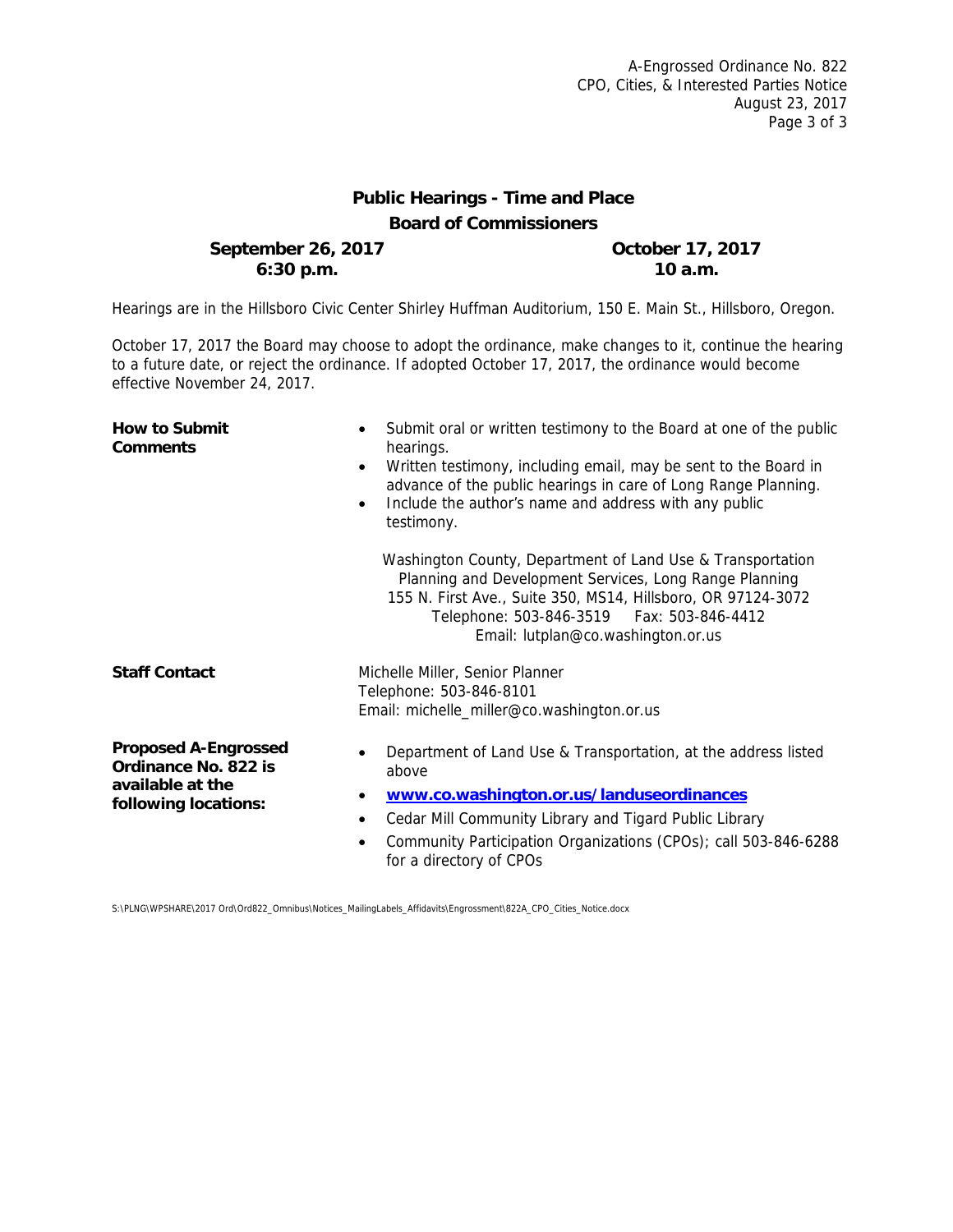|        | AUG 18 2017                                                                                                  |  |  |
|--------|--------------------------------------------------------------------------------------------------------------|--|--|
|        | BEFORE THE BOARD OF COUNTY COMMISSIONERS<br><b>Washington County</b><br>County Clerk                         |  |  |
| 2      | FOR WASHINGTON COUNTY, OREGON                                                                                |  |  |
| 3      | An Ordinance Addressing Minor<br>Amendments to the Rural/Natural Resource                                    |  |  |
| 4      | A-ENGROSSED ORDINANCE 822<br>Plan, the Comprehensive Framework Plan for<br>the Urban Area, and the Community |  |  |
| 5      | Development Code                                                                                             |  |  |
| 6      | The Board of County Commissioners of Washington County, Oregon ("Board")                                     |  |  |
| $\tau$ | ordains as follows:                                                                                          |  |  |
| 8      | <b>SECTION 1</b>                                                                                             |  |  |
| 9      | The Board recognizes that Rural/Natural Resource Plan Element of the<br>A.                                   |  |  |
| 10     | Comprehensive Plan (Volume III) was readopted with amendments, by way of Ordinance No.                       |  |  |
| 11     | 307, and subsequently amended by Ordinance Nos. 342, 383, 411, 412, 458, 459, 462, 480,                      |  |  |
| 12     | 482, 499, 539, 547, 572, 574, 578, 588, 598, 606, 609, 615, 628, 630, 631, 637, 643, 648, 649,               |  |  |
| 13     | 653, 662, 671, 686, 733, 740, 753, 764, 772, 776, 796, 809, and 813-814.                                     |  |  |
| 14     | <b>B.</b><br>The Board recognizes that the Comprehensive Framework Plan for the Urban                        |  |  |
| 15     | Area Element of the Comprehensive Plan (Volume II) was readopted with amendments on                          |  |  |
| 16     | September 9, 1986, and subsequently amended by Ordinance Nos. 343, 382, 432, 459, 471,                       |  |  |
| 17     | 480, 483, 516, 517, 526, 551, 555, 561, 571, 572, 588, 590, 598, 608-610, 612-615, 620, 624,                 |  |  |
| 18     | 631, 632, 637, 643, 649, 662, 666, 669, 671, 683, 686, 694, 712, 726, 730, 732, 733, 739, 742,               |  |  |
| 19     | 744, 745, 753, 758, 764, 769, 771, 775, 785, 788-790, 796, 799, 802, 805, 809, and 813-814.                  |  |  |
| 20     | $C$ .<br>The Board recognizes that the Community Development Code Element of the                             |  |  |
| 21     | Comprehensive Plan (Volume IV) was readopted with amendments on September 9, 1986, by                        |  |  |
| 22     | way of Ordinance No. 308, and subsequently amended by Ordinance Nos. 321, 326, 336-341,                      |  |  |
|        |                                                                                                              |  |  |

 $\mathbb{E}[\mathbf{Q}^{\top}]$ 

Page  $1 - A\mbox{-ENGROSSED ORDINANCE 822}$ 

 $\sim$ 

**WASHINGTON COUNTY COUNSEL** 161 NW ADAMS STREET, SUITE 305 - MS 24 HILLSBORO, OR 97124-3072 PHONE (503) 846-8747 - FAX (503) 846-8636 17-6649

FILED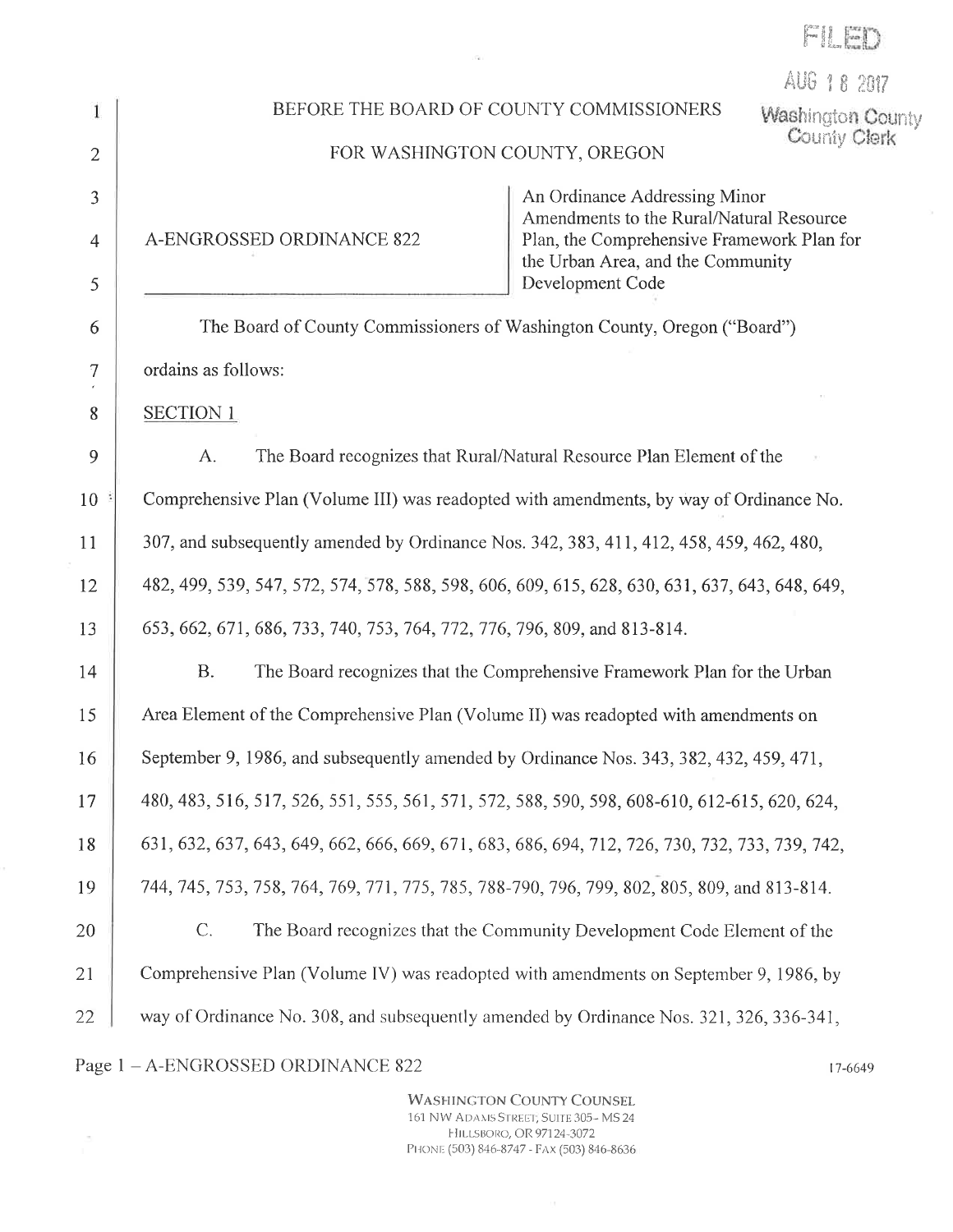356-363, 372-378, 380, 381, 384-386, 392, 393, 397, 399-403, 407, 412, 413, 415, 417, 421-423, 428-434, 436, 437, 439, 441-443, 449, 451-454, 456, 457, 462-464, 467-469, 471, 478-481, 486-489, 504, 506-512, 517-523, 525, 526, 528, 529, 538, 540, 545, 551-555, 558-561, 573, 575-577, 581, 583, 588, 589, 591-595, 603-605, 607-610, 612, 615, 617, 618, 623, 624, 628, 631, 634, 635, 638, 642, 644, 645, 648, 649, 654, 659-662, 667, 669, 670, 674, 676, 677, 682-686, 692, 694-698, 703, 704, 708, 709, 711, 712, 718-720, 722, 725, 730, 732, 735, 739, 742-745, 754-758, 760, 762, 763, 765, 766, 769-776, 782-788, 791, 792, 797-802, 804, 809-811, 813-815.

D. As part of its ongoing planning efforts, Washington County staff has determined the need for minor updates to elements of the Comprehensive Plan to improve the efficiency and effectiveness of the Plan's requirements. The Board recognizes that such changes are necessary from time to time for the benefit and welfare of the residents of Washington County, Oregon.

E. Under the provisions of Washington County Charter Chapter X, the 14 Department of Land Use and Transportation has carried out its responsibilities, including 15 preparation of notices, and the County Planning Commission has conducted one or more 16  $17$ public hearings on the proposed amendments and has submitted its recommendations to the Board. The Board finds that this Ordinance is based on that recommendation and any 18 modifications made by the Board, as a result of the public hearings process. 19

F. The Board finds and takes public notice that it is in receipt of all matters and 20 information necessary to consider this Ordinance in an adequate manner and finds that this 21 22 Ordinance complies with the Statewide Planning Goals, the standards for legislative plan

Page 2 - A-ENGROSSED ORDINANCE 822

 $\mathbf{1}$ 

 $\mathfrak{D}$ 

3

 $\overline{4}$ 

 $\varsigma$ 

6

 $\tau$ 

8

 $\overline{Q}$ 

10

11

12

13

**WASHINGTON COUNTY COUNSEL** 161 NW ADAMS STREET, SUITE 305-MS 24 HILLSBORO, OR 97124-3072 PHONE (503) 846-8747 - FAX (503) 846-8636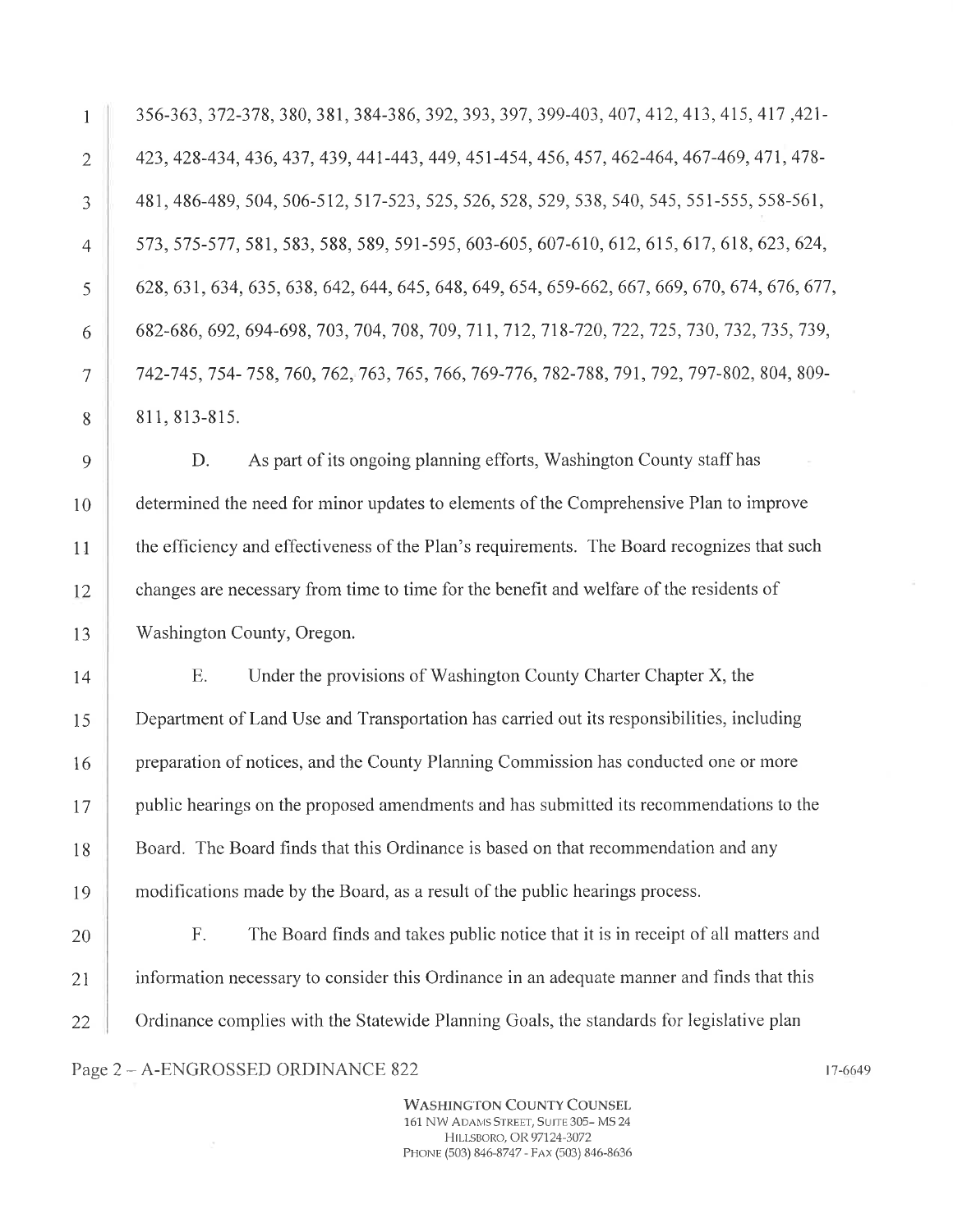| I                        | adoption as set forth in Chapters 197 and 215 of the Oregon Revised Statutes, the Washington |  |  |
|--------------------------|----------------------------------------------------------------------------------------------|--|--|
| 2                        | County Charter, the Washington County Community Development Code, and the Washington         |  |  |
| 3                        | County Comprehensive Plan.                                                                   |  |  |
| $\overline{\mathcal{A}}$ | <b>SECTION 2</b>                                                                             |  |  |
| 5                        | The following exhibits, attached hereto and incorporated herein by reference, are            |  |  |
| 6                        | adopted as amendments to the designated documents as follows:                                |  |  |
| 7                        | Exhibit 1 (2 pages), amends Policy 1 (the Planning Process) of the<br>A.                     |  |  |
| 8                        | Rural/Natural Resource Plan.                                                                 |  |  |
| 9                        | Exhibit 2 (2 pages), amends the Comprehensive Framework Plan for the<br><b>B.</b>            |  |  |
| 10                       | Urban Area:                                                                                  |  |  |
| 11                       | 1. Policy 1 (the Planning Process); and                                                      |  |  |
| 12                       | 2. Policy 41 (Urban Growth Boundary Expansions).                                             |  |  |
| 13                       | C.<br>Exhibit 3 (7 pages), amends the following Sections of the Community                    |  |  |
| 14                       | Development Code:                                                                            |  |  |
| 15                       | 1. Section 203 – Processing Type I, II and III Development Actions;                          |  |  |
| 16                       | Section 204 – Notice of Type I, II and III Development Actions;<br>2.                        |  |  |
| 17                       | 3. Section 209 – Appeals;                                                                    |  |  |
| 18                       | Section 211 – Date of Final Decision;<br>4.                                                  |  |  |
| 19                       | Section $304 - R - 9$ District (Residential 9 Units per Acre);<br>5.                         |  |  |
| 20                       | Section 305 – R-15 District (Residential 15 Units per Acre);<br>6.                           |  |  |
| 21                       | Section 306 – R-24 District (Residential 24 Units per Acre);<br>7.                           |  |  |
| 22                       | Section 307 – R-25+ District (Residential 25 Units or More per Acre);<br>8.                  |  |  |

Page  $3$  –  $\operatorname{A-ENGROSSED}$  ORDINANCE 822

**WASHINGTON COUNTY COUNSEL** 161 NW ADAMS STREET, SUITE 305-MS 24 HILLSBORO, OR 97124-3072<br>PHONE (503) 846-8747 - FAX (503) 846-8636 17-6649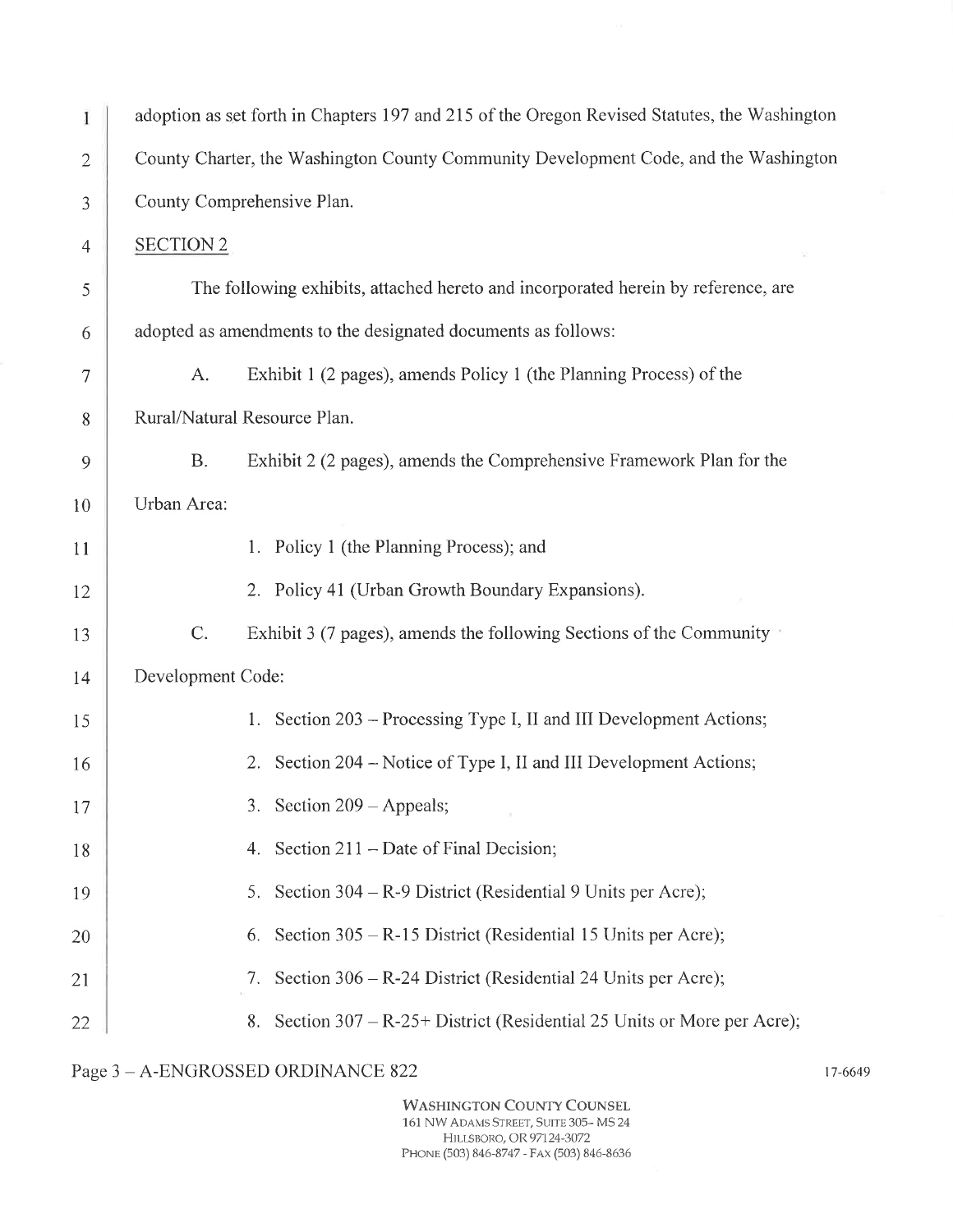| $\mathbf{1}$   | 9. Section 430 – Special Use Standards; and                                                 |
|----------------|---------------------------------------------------------------------------------------------|
| $\overline{2}$ | 10. Section 501 - Public Facility and Service Requirements.                                 |
| $\mathfrak{Z}$ | <b>SECTION 3</b>                                                                            |
| $\overline{4}$ | All other Comprehensive Plan provisions that have been adopted by prior ordinance,          |
| 5              | which are not expressly amended or repealed herein, shall remain in full force and effect.  |
| 6              | <b>SECTION 4</b>                                                                            |
| $\tau$         | All applications received prior to the effective date shall be processed in accordance      |
| 8              | with ORS 215.427.                                                                           |
| 9              | <b>SECTION 5</b>                                                                            |
| 10             | If any portion of this Ordinance, including the exhibit, shall for any reason be held       |
| 11             | invalid or unconstitutional by a body of competent jurisdiction, the remainder shall not be |
| 12             | affected thereby and shall remain in full force and effect.                                 |
| 13             | <b>SECTION 6</b>                                                                            |
| 14             | The Office of County Counsel and Department of Land Use and Transportation are              |
| 15             | authorized to prepare planning documents to reflect the changes adopted under Section 2 of  |
| 16             | this Ordinance, including deleting and adding textual material and maps, renumbering pages  |
| 17             | or sections, and making any technical changes not affecting the substance of these          |
| 18             | amendments as necessary to conform to the Washington County Comprehensive Plan format.      |
| 19             | 111                                                                                         |
| 20             | 111                                                                                         |
| 21             |                                                                                             |
| 22             |                                                                                             |
|                |                                                                                             |

## Page  $4$  –  $\operatorname{A-ENGROSSED}$  ORDINANCE 822

**WASHINGTON COUNTY COUNSEL** 161 NW ADAMS STREET, SUITE 305-MS 24 HILLSBORO, OR 97124-3072 PHONE (503) 846-8747 - FAX (503) 846-8636 17-6649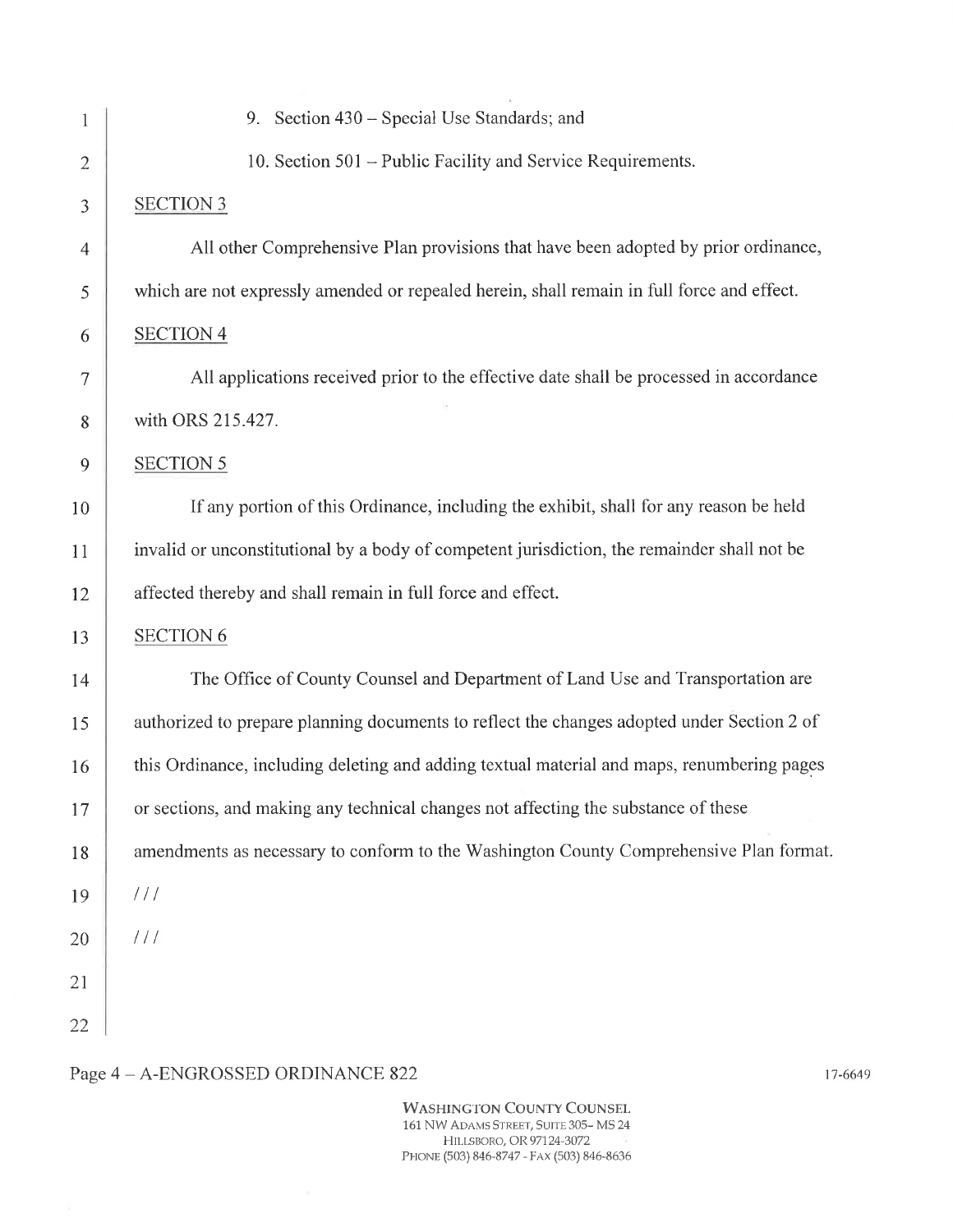| $\mathbf{1}$                                                       | <b>SECTION 7</b>                                                    |                                                                                                                                                                                                                                                                                           |
|--------------------------------------------------------------------|---------------------------------------------------------------------|-------------------------------------------------------------------------------------------------------------------------------------------------------------------------------------------------------------------------------------------------------------------------------------------|
| $\overline{2}$                                                     | This Ordinance shall take effect on November 24, 2017.              |                                                                                                                                                                                                                                                                                           |
| 3                                                                  |                                                                     |                                                                                                                                                                                                                                                                                           |
| $\overline{4}$                                                     |                                                                     | and public hearing before the Board of County Commissioners of Washington                                                                                                                                                                                                                 |
| 5                                                                  | County, Oregon.                                                     |                                                                                                                                                                                                                                                                                           |
| 6                                                                  |                                                                     | <b>BOARD OF COUNTY COMMISSIONERS</b>                                                                                                                                                                                                                                                      |
| 7                                                                  |                                                                     | FOR WASHINGTON COUNTY, OREGON                                                                                                                                                                                                                                                             |
| 8                                                                  |                                                                     |                                                                                                                                                                                                                                                                                           |
| 9                                                                  |                                                                     | <b>CHAIRMAN</b>                                                                                                                                                                                                                                                                           |
| 10                                                                 |                                                                     | RECORDING SECRETARY                                                                                                                                                                                                                                                                       |
| 11                                                                 | <b>READING</b>                                                      | PUBLIC HEARING                                                                                                                                                                                                                                                                            |
| 12<br>13<br>14<br>15<br>16<br>17<br>$18\,$<br>19<br>20<br>21<br>22 | First<br>Second<br>Fourth<br>$\text{Fifth}$<br>Sixth<br>VOTE: $Aye$ | Second <b>Executive Contract of the Contract of Contract Contract of Contract Contract Contract Oriental Contract Oriental Contract Oriental Contract Oriental Contract Oriental Contract Oriental Contract Oriental Contract Or</b><br>Sixth<br>Nay:<br>Recording Secretary: Date: Date: |

## Page  $5 - A\mbox{-ENGROSSED ORDINANCE 822}$

**WASHINGTON COUNTY COUNSEL** 161 NW ADAMS STREET, SUITE 305-MS 24 HILLSBORO, OR 97124-3072 PHONE (503) 846-8747 - FAX (503) 846-8636

 $\sim$ 

17-6649

 $\mathcal{V}_\mathbf{d}$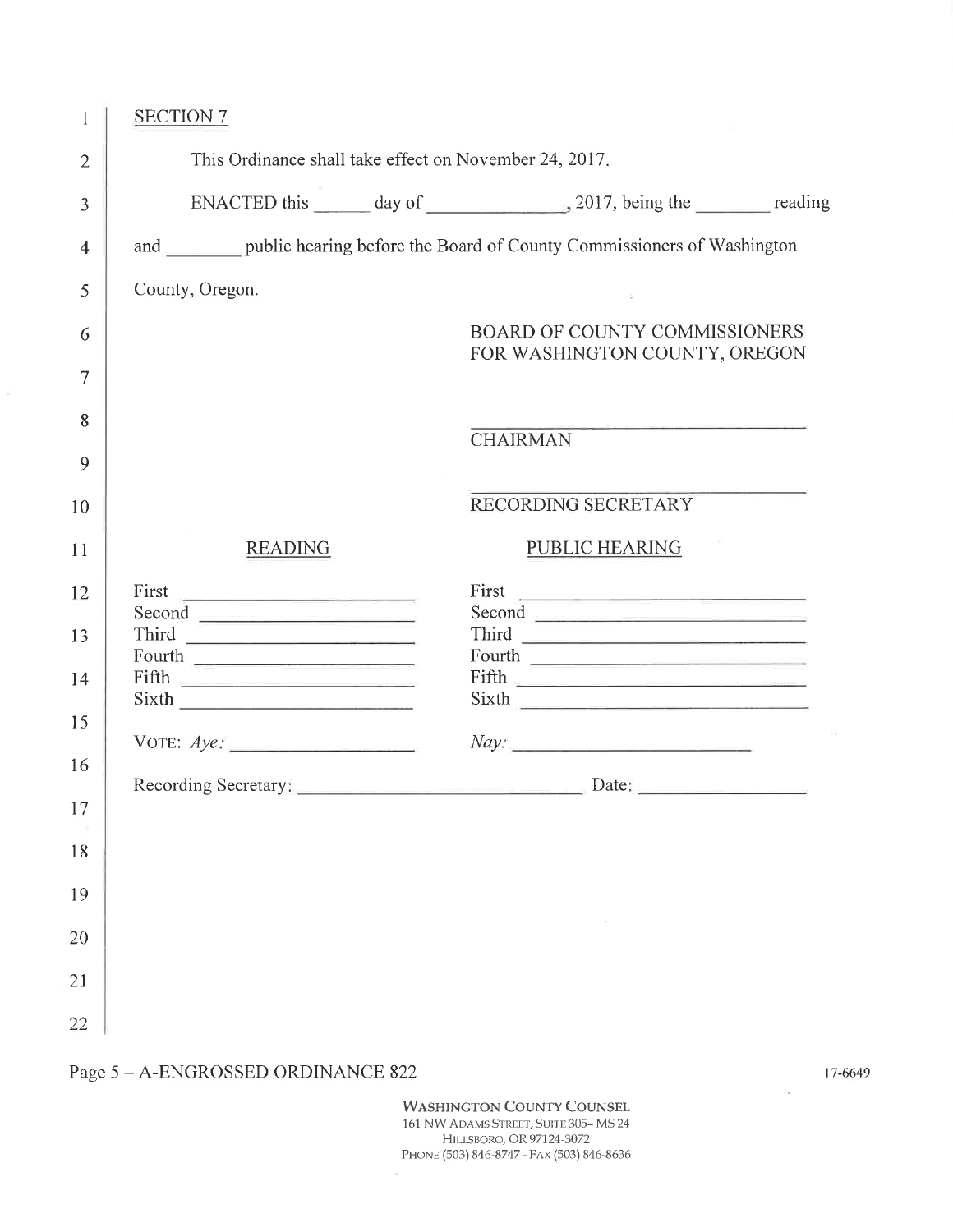Policy 1, (The Planning Process) of the RURAL/NATURAL RESOURCE PLAN is amended to reflect the following:

## POLICY 1, THE PLANNING PROCESS:

It is the policy of Washington County to establish an on-going Planning Program which is a responsive legal framework for Comprehensive Planning, Community Development and Resource Conservation which accommodates changes and growth in the physical, economic and social environment, in response to the needs of the county's citizens. It is the policy of Washington County to provide the opportunity for a landowner or his/her agent to initiate quasi-judicial amendments to the Comprehensive Plan on a semi-annual basis. In addition, the Board of Commissioners, the Planning Director, or the Planning Commission may initiate the consideration of quasi-judicial map amendments at any time deemed necessary.

## **Implementing Strategies**

The County will:

 $***$ 

- d. Adopt legislative plan and code amendments by ordinance in accordance with the procedures specified in the Washington County Charter and state law. Legislative amendments shall include amendments to the text which affect a large number of parcels or all parcels of land similarly situated and large scale map changes initiated by the County pursuant to:
	- A legislative plan update or a broad planning analysis; or  $1<sub>x</sub>$
	- $2.$ Amendments to State statutes or administrative rules; or
	- $3.$ Amendments to the Comprehensive Plan text; or
	- $4.$ Relevant judicial decisions.

\*\*\*

At least twenty (20) ten (10) days prior to the hearing, written notice shall be provided to a large school  $\vert$ district which has adopted a school facility plan in accordance with the provisions of ORS 195.110 for any Plan or Code amendment which:

- $1.$ Is inside the established boundaries of a large school district; and
- $2$ Impacts the residential density of land.

\*\*\*

- Place the following limitations on Require that all-plan amendments:  $\mathsf{O}$ .
	- All plan amendments shall conform with the following requirements:  $1.$

1. Be in conformance with a Applicable LCDC Goals, state statutes, and administrative a. rules: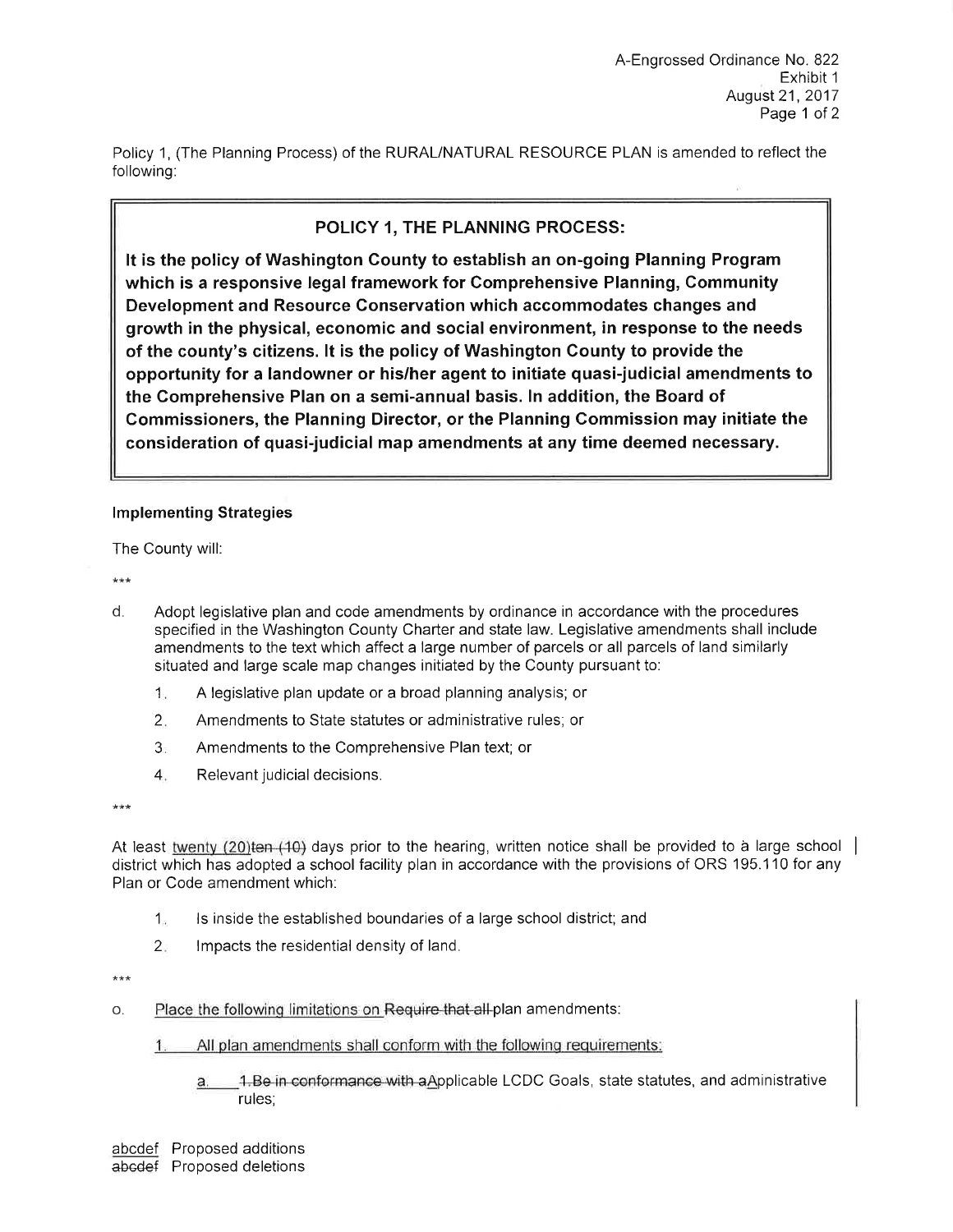- 2. Be in conformance with Applicable policies and strategies of the Rural/Natural  $b.$ Resource Plan Element;<sub>7</sub> and
- 3. Be in conformance with a Applicable policies, strategies, and systems maps of the  $C_{\cdot}$ Transportation Plan Element.
- $2.$ In areas designated urban or rural reserves, Comprehensive Plan provisions or land use regulations may not be amended to allow uses that were not allowed or smaller lots or parcels than were allowed at the time of designation, except as provided in applicable state statute or rules, including but not limited to OAR 660-027-0070.
- Require that plan map amendments meet the following criteria: p.

As used in the following sections a mistake means a clerical error, or a mistake in the current designation such that it probably would not have been placed on the property had the error been brought to the attention of the Board during the adoption process.

\*\*\*

 $14.$ When evaluating applications for legislative or quasi-judicial comprehensive plan amendments which will impact planned density of residential land or a residential land use regulation amendment for lands within the established boundaries of a large school district the Beaverton School District #48, consideration will be given to documentation regarding whether adequate levels of service are available or can be made available within the time frames required by the school district. the criteria for school capacity as specified in Appendix  $\sum_{n=1}^{n}$ 

\*\*\*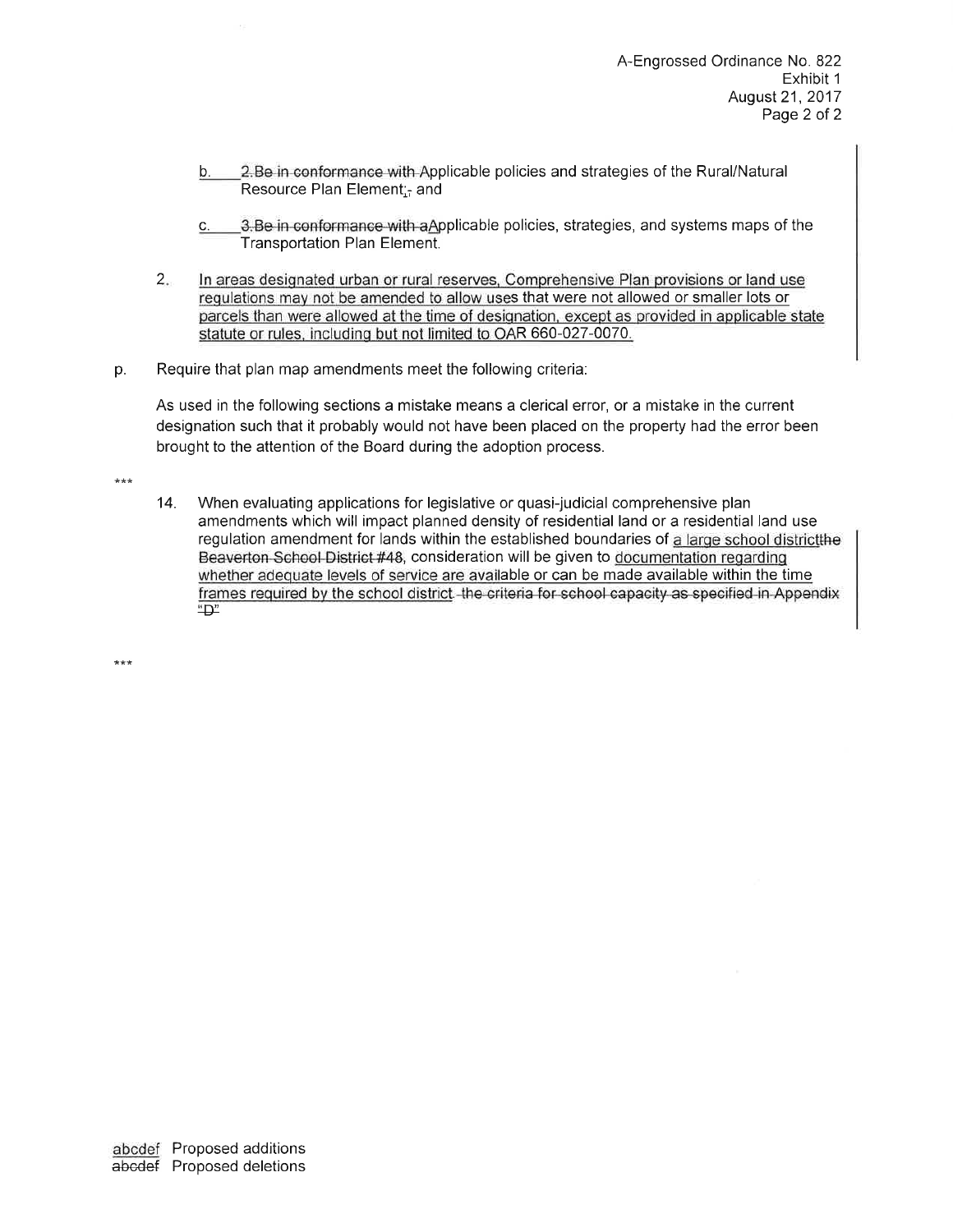Policy 1. (The Planning Process) and Policy 41. (Urban Growth Boundary) of the COMPREHENSIVE FRAMEWORK PLAN FOR THE URBAN AREA is amended to reflect the following:

## POLICY 1, THE PLANNING PROCESS:

It is the policy of Washington County to establish an ongoing planning program which is a responsive legal framework for comprehensive planning and community development and accommodates changes and growth in the physical, economic and social environment, in response to the needs of the county's citizens.

It is the policy of Washington County to provide the opportunity for a landowner or his/her agent to initiate quasi-judicial amendments to the Comprehensive Plan on a semi-annual basis. In addition, the Board of Commissioners, the Planning Director or the Planning Commission may initiate the consideration of quasijudicial map amendments at any time deemed necessary and a landowner or his/her agent may initiate a quasi-judicial map amendment in a new urban area at any time during the year.

## **Implementing Strategies**

The County will:

 $***$ 

- Adopt legislative plan and Code amendments by ordinance in accordance with the procedures  $C_{+}$ specified in the Washington County Charter and state law. Legislative amendments shall include amendments to the text which affect a large number of parcels or all parcels of land similarly situated and large scale map changes initiated by the County pursuant to:
	- $1<sub>1</sub>$ A legislative plan update or a broad planning analysis, or
	- $2.$ Amendments to state statutes or administrative rules; or
	- $3.$ Amendments to the Comprehensive Plan text; or
	- Relevant judicial decisions. 4.

 $***$ 

In addition to any other requirement, the Planning Commission shall conduct at least one public hearing on any proposed legislative plan or Code amendment and make a recommendation thereon to the Board. Notice of the hearing shall be published in a newspaper of general circulation in the county at least ten (10) days prior to the hearing;

At least twenty (20)ten (10) days prior to the hearing, written notice shall be provided to a large school district which has adopted a school facility plan in accordance with the provisions of ORS 195.110 for any Plan or Code amendment which:

- Is located inside the established boundaries of a large school district; and  $\left( \begin{matrix} 1 \end{matrix} \right)$
- Impacts the residential density of the land. 2)

abcdef Proposed additions abedef Proposed deletions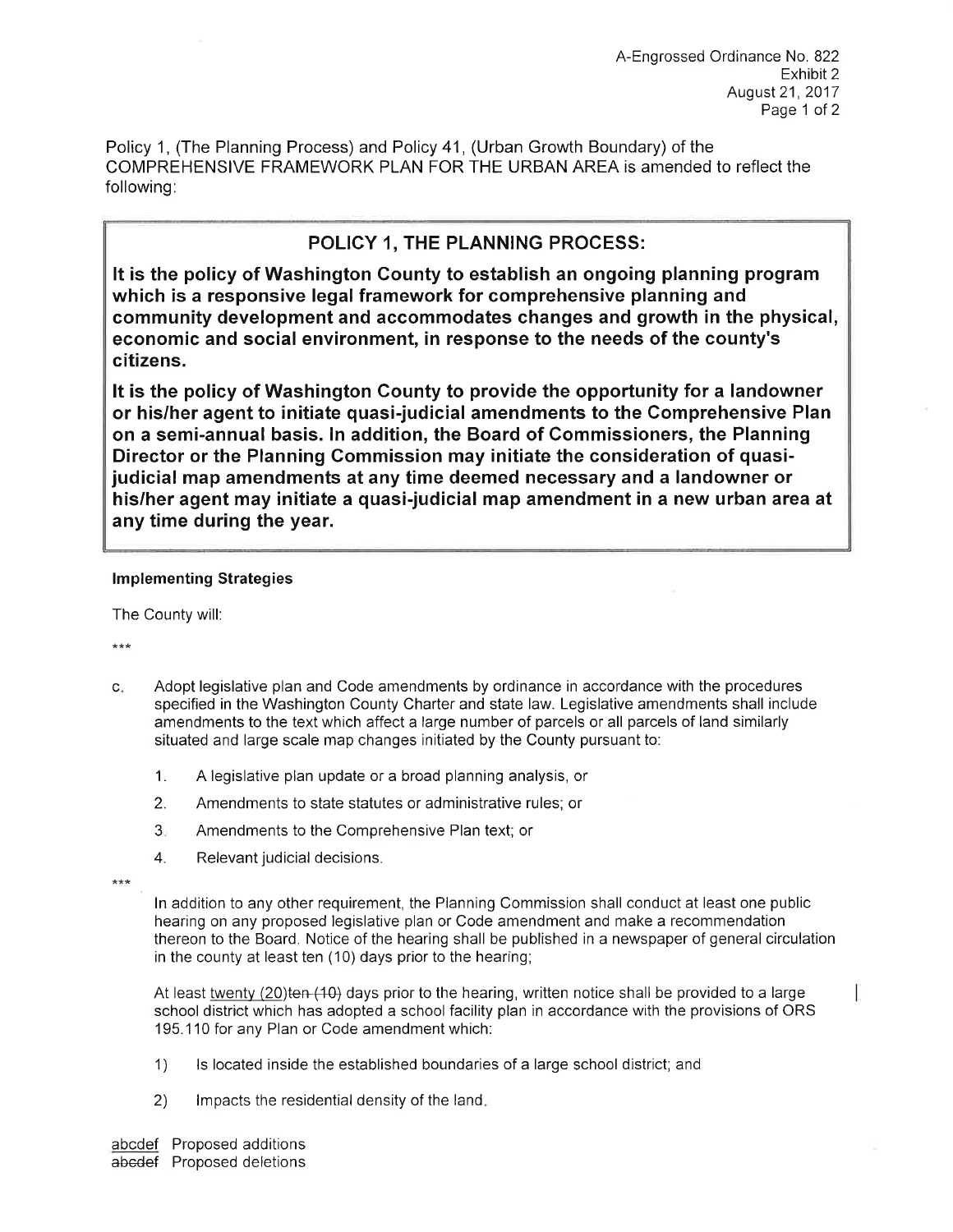- \*\*\*
- When evaluating applications for legislative or quasi-judicial comprehensive plan amendments p. which will impact planned density of residential land or a residential land use regulation amendment for lands within the established boundaries of a large school district the Beaverton School District #48, consideration will be given to documentation regarding whether adequate levels of service are available or can be made available within the time frames required by the school district, the criteria for school capacity as specified in Appendix "D"

 $***$ 

## POLICY 41, URBAN GROWTH BOUNDARY EXPANSIONS:

It is the policy of Washington County to ensure an efficient and effective transition of rural land to urban development when an Urban Growth Boundary (UGB) is expanded.

## **Implementing Strategies**

The County will:

 $***$ 

d. Apply the following Areas of Special Concern to the Future Development Areas Map:

4. Area of Special Concern 4 is comprised of approximately 354 acres of land located between the cities of Tualatin and Sherwood on the south side of Tualatin-Sherwood Road. The boundary of ASC 4 is shown on Map C (Future Development Areas Detailed Areas) of Policy 41. The properties included in this Area of Special Concern are designated Future Development 20-Acre (FD-20) on the Future Development Areas Map (Map A). These properties were added to the UGB by Metro Ordinance 04-1040B adopted June 24, 2004 and were designated as Industrial land by Metro's 2040 Growth Concept Plan.

Title 11 planning and FD-20 development applications within this Area of Special Concern are subject to the following criteria:

- a) No lot or parcel that is 50 acres or larger may be subdivided or partitioned into lots or parcels smaller than 50 acres, except as provided in Section 3.07.430 of Metro's Urban Growth Management Functional Plan (UGMFP). Reconfiguration of all remaining lots/parcels in this Area of Special Concern shall be in accordance with Section 3.07.430420 of Metro's Urban Growth Management Functional PlanUGMFP.
- b) Until the effective date of new regulations adopted pursuant to Title 11, development applications within this Area of Special Concern shall be subject to Community Development Code Section 308, except as otherwise provided below:

\*\*\*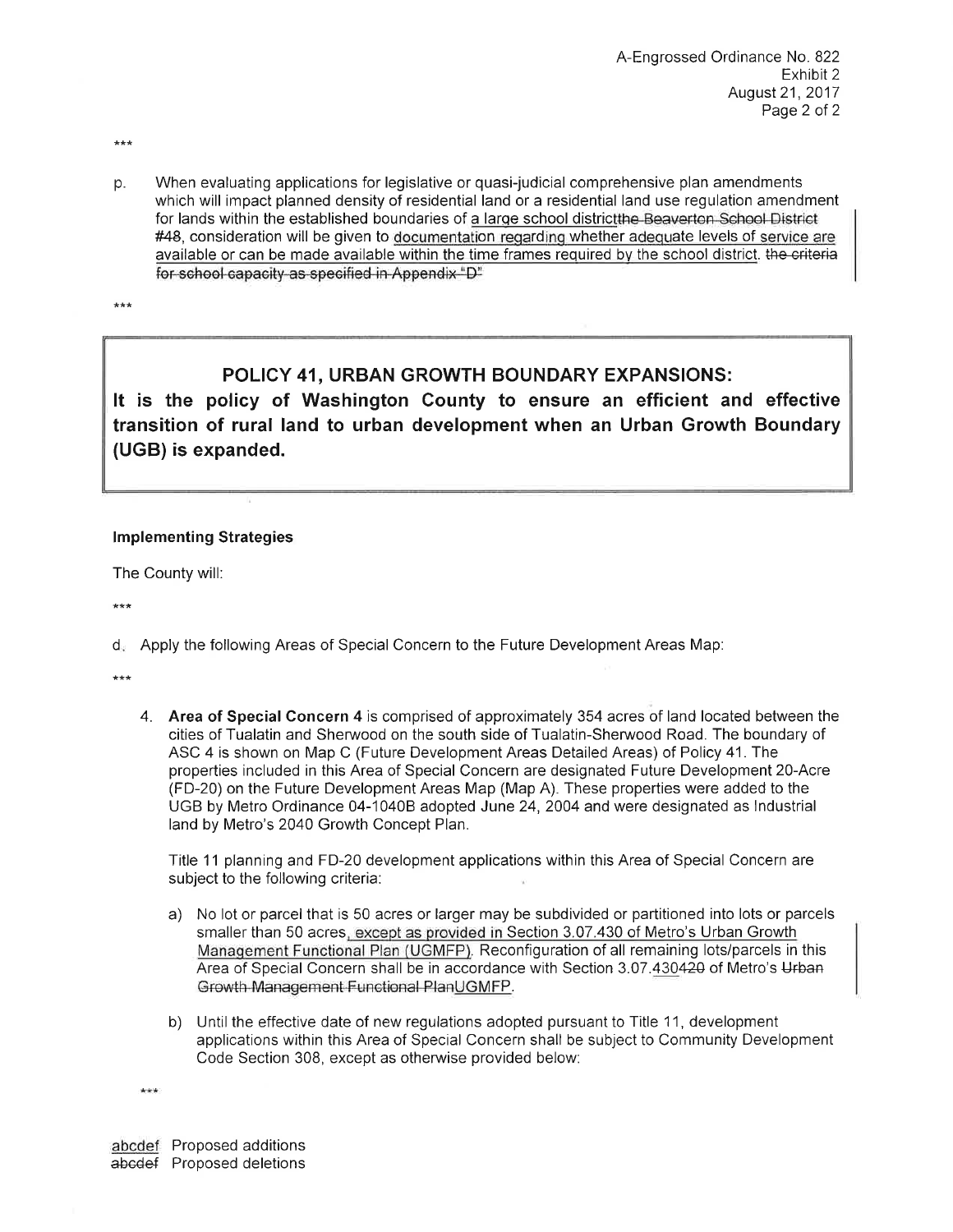Sections of the COMMUNITY DEVELOPMENT CODE are amended to reflect the following:

#### $1.$ SECTION 203 - PROCESSING TYPE I, II AND III DEVELOPMENT ACTIONS

#### $203 - 3$ **Neighborhood Meeting**

 $203 - 3.1$ Intent and Purpose:

> The purpose of the neighborhood meeting is to provide a means for the applicant and surrounding neighbors and Citizen Participation Organization (CPO) representatives to meet to review a development proposal and identify issues regarding the proposal so they may be addressed prior to application submittal in a manner that is consistent with the requirements of this Code. This preliminary meeting is intended to result in an application that is more responsive to neighborhood concerns and to expedite and lessen the expense of the review process by avoiding needless delays, appeals, remands or denials. Early citizen participation through the neighborhood meeting is an effective form of citizen involvement because it provides the opportunity to maximize citizen participation to identify issues very early in the process.

- The following application types of application shall be subject to the neighborhood  $203 - 3.2$ meeting requirements:
	- A. Inside the UGB:
		- Partitions;
		- Subdivisions:
		- Type III Special Uses;
		- Type II Manufactured Dwelling Parks;
		- Type II Hardship Relief (Article V only);
		- Type III Variances;
		- Type II Alterations to a Nonconforming Use or Structure

(Sections 440-6.2 A. (2) and 440-6.2 B.);

- Residential Planned Developments;
- Type II or III Development Review Residential; and
- Type II or III Development Review Commercial, Industrial, or Institutional (required only when the parcel subject to the application is within 125 feet ofproposal abuts a Residential District).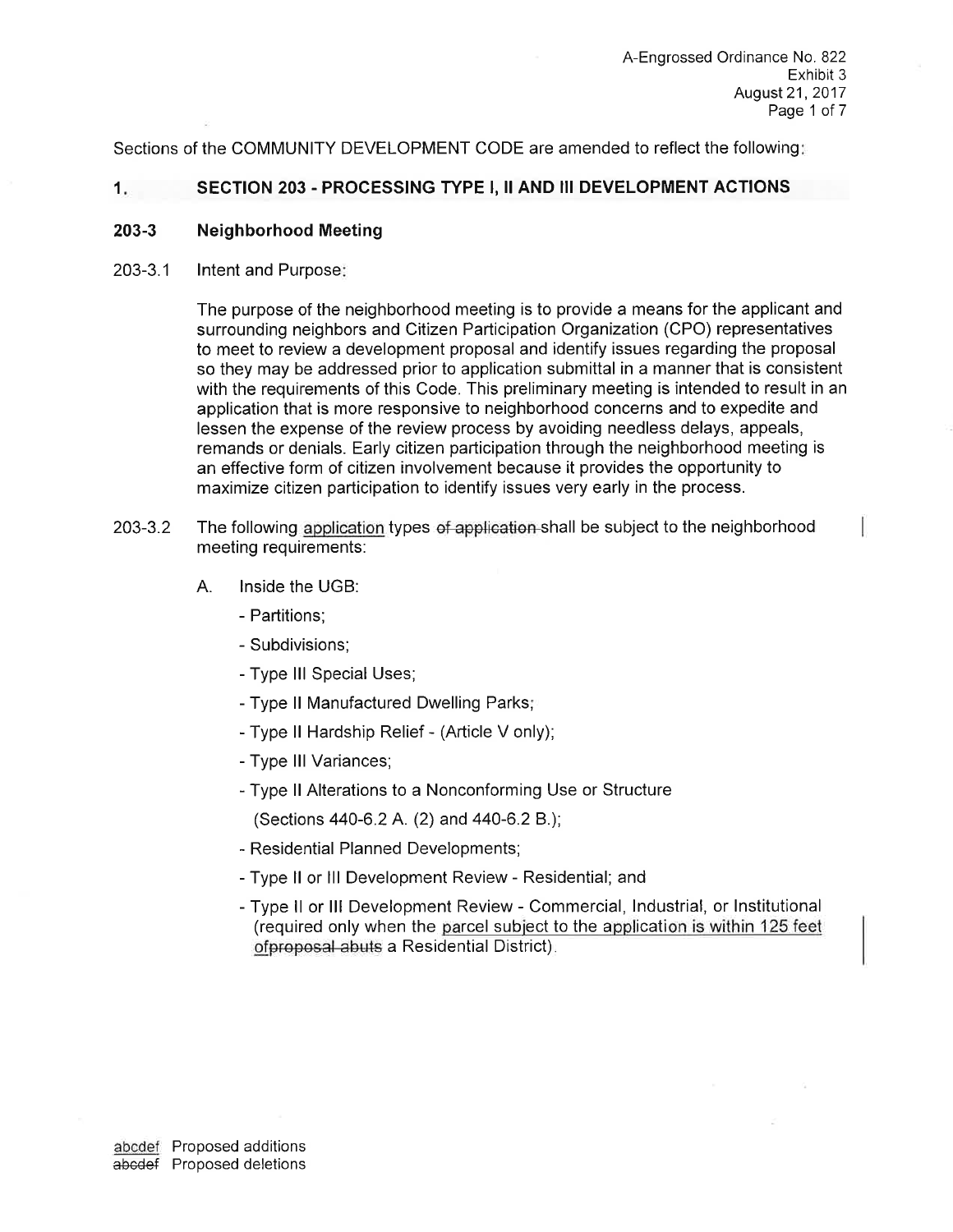#### $2.$ SECTION 204 - NOTICE OF TYPE I, II, OR III DEVELOPMENT ACTIONS

 $204 - 4$ **Type III Actions** 

 $***$ 

- 204-4.6 Notice of the decision shall be provided to the applicant, the owners of the subject property and all persons who made an appearance of record. The notice shall contain:
- \*\*\*
- For quasi-judicial plan amendments, a statement that the decision may be D. appealed and a public hearing held by filing a signed petition for review within fourteen (14) calendar days of the date the decision was provided. The statement shall note that the petition shall be filed with the Department of Land Use & Transportation by the end of the department's business day of the closing date of the appeal period. The elements of a petition for review set forth in Section 209-3, and the fee, shall be listed. The statement shall note that only those persons who made an appearance of record are entitled to appeal or request reconsideration of the decision. A statement that a motion for reconsideration may be filed as provided in Section 208, but that filing a motion does not stop the appeal period from running.

For Type III development actions in transit oriented districts, a statement that the decision may be appealed and a public hearing held by filing a signed petition or review (appeal) within ten (10) calendar days of the date the decision was provided. The statement shall note that the petition shall be filed with the Department of Land Use & Transportation by the end of the department's business day of the closing date of the appeal period. The elements of a petition for review set forth in Section 209-3, and the fee, shall be listed. The statement shall note that only those persons who made an appearance of record are entitled to appeal the decision; and

\*\*\*

#### 204-5 Notice of Hearing and Notice of Decision on Appeal

Notice of a public hearing conducted by the Review Authority to review a Type II decision by the Director<sub> $\tau$ </sub> or an appeal of a Type III quasi-judicial plan amendment decision to the Board, or an appeal of a decision on a Type III development action in transit oriented districts to the Board shall be provided in the same manner as required for Type III actions. Notice of hearing on appeal to the Board of Commissioners of a Type III request described above shall be provided as required for initial hearing on the Type III proposal. Notice of decision on appeal shall be provided to all parties of record. In addition, notice of hearing on appeal to the Board shall be provided to all parties to the hearing conducted by the Review Authority.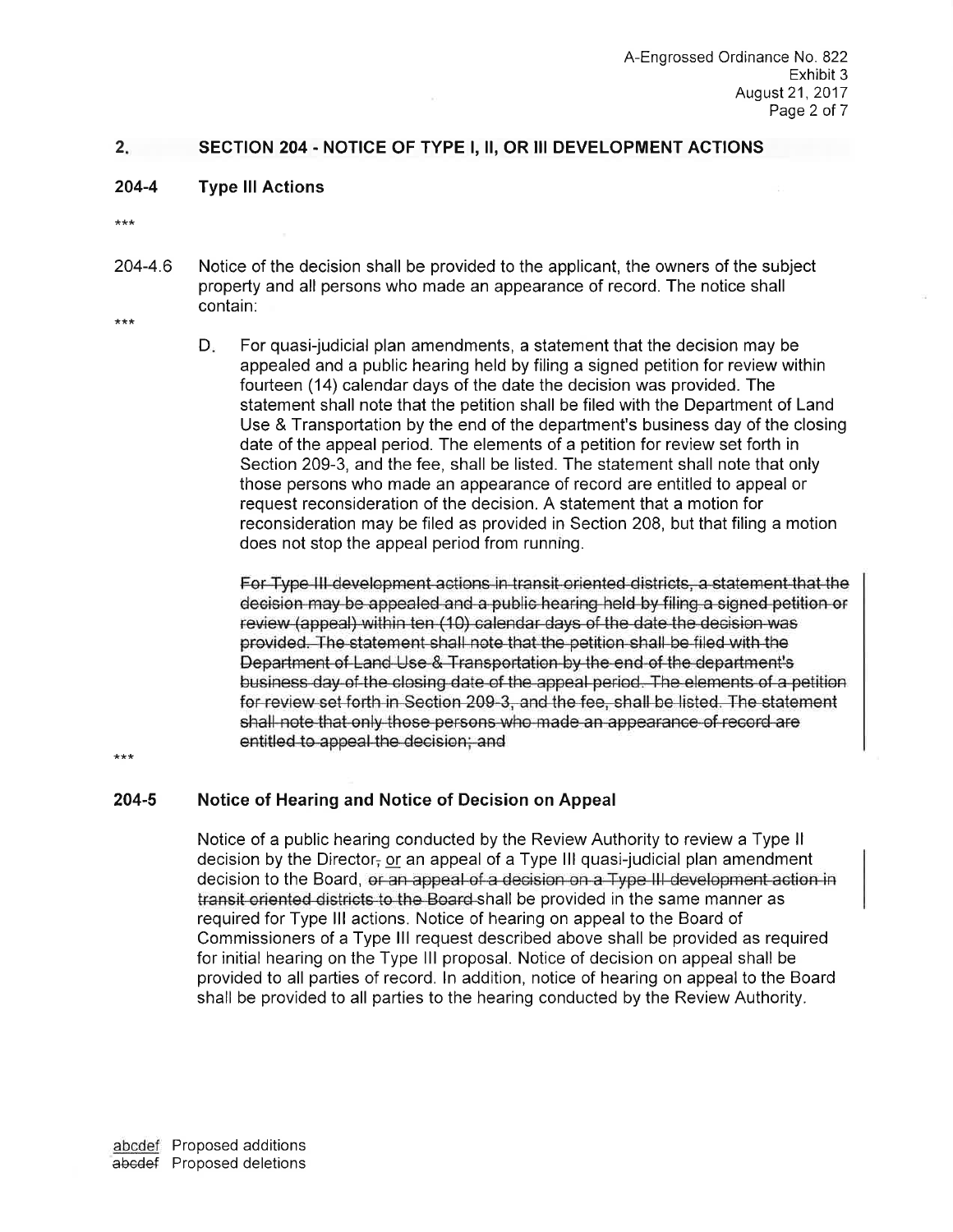#### $3<sub>1</sub>$ **SECTION 209 - APPEALS**

#### 209-2 **Appeal Authority**

 $***$ 

#### 209-2.2 **Type III Actions**

- Α. The Board of Commissioners shall hear appeals of decisions of the Hearings Officer and Planning Commission for Type III quasi-judicial plan amendmentsand Type III development actions in transit oriented districts. The Board shall be the final decision-maker for the County on appeals of these actions.
- $B_{\star}$ For other Type III development actions, the Hearings Officer or the Planning Commission shall be the final decision-maker for the County, except in cases where the decision under appeal was issued by the Board.

#### **SECTION 211 - DATE OF FINAL DECISION**  $\boldsymbol{A}$ .

 $211 - 1$ Decisions of the Director, the Hearings Officer or Planning Commission on an application shall be deemed final and effective upon expiration of the appeal period if no petition for review is filed within that time. Decisions of the Hearings Officer or Planning Commission on a Type III application, except Type III development applications in transit oriented districts, or on appeal of a Director decision on a Type I or II application, shall be deemed final and effective on the date notice of the decision was provided to the parties. Once final and effective, a decision cannot be appealed.

#### **SECTION 304 - R-9 DISTRICT (RESIDENTIAL 9 UNITS PER ACRE)** 5.

#### $304 - 7$ **Dimensional Requirements**

- $304 7.2$ Yard (Setback) Requirements. Yards shall be measured from the property line, sidewalk, or easement for public travel, whichever is closest to the building line. The minimum yard requirements shall be:
	- Twelve (12) foot front yard to the front building wall and a nine (9) foot front yard  $A_{\rm r}$ to a porch or other covered or enclosed entryway, except as necessary to comply with F. below;
	- $B_{\rm H}$ Twenty (20) foot front or street side yard to garage vehicle entrance, or four (4) foot rear yard to garage vehicle entrance from an alley;
	- $C_{\infty}$ Ten (10) foot street side yard;
	- D., Five (5) foot side yard, except for:

abcdef Proposed additions abcdef Proposed deletions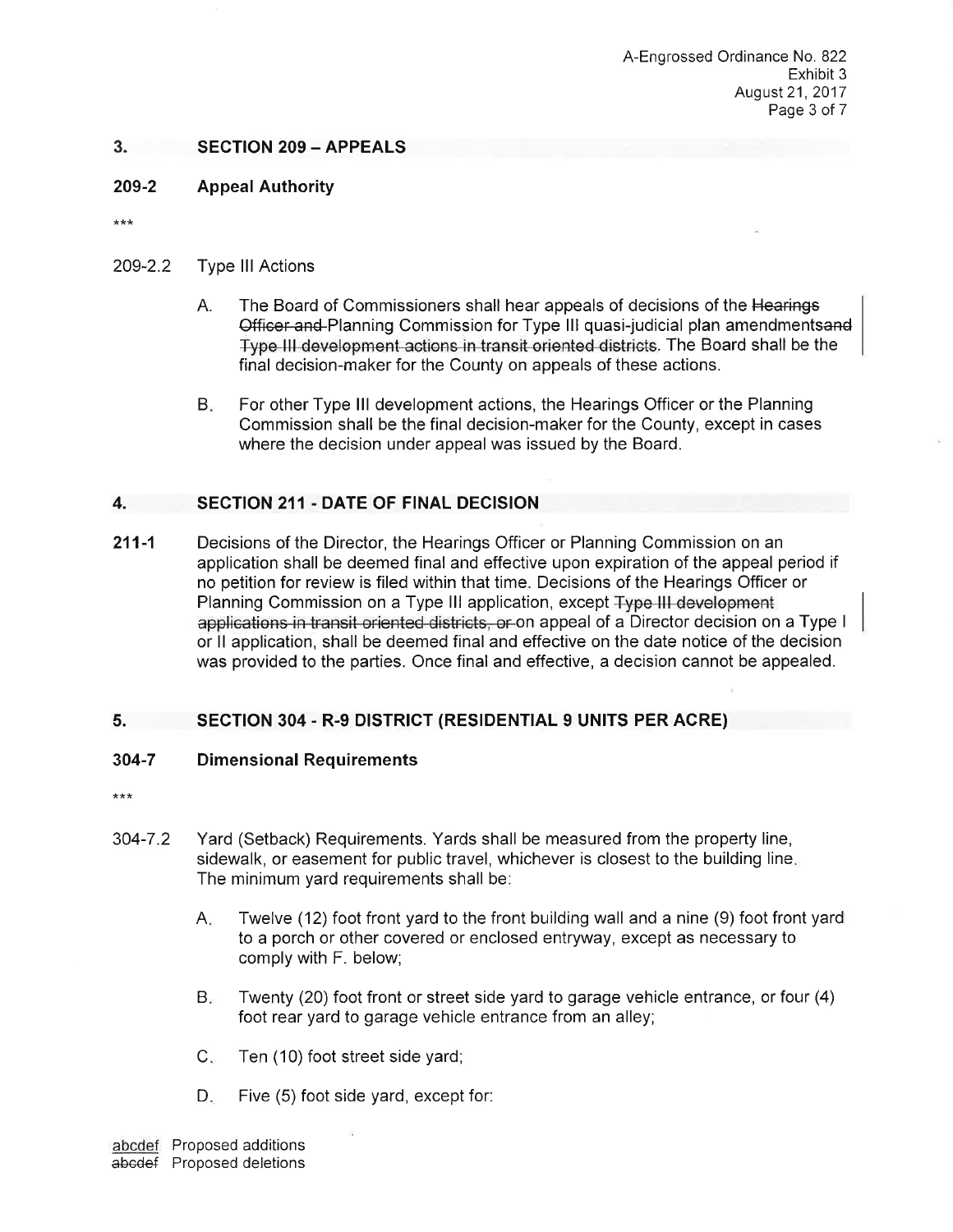Lots or parcels created through a subdivision or partition application that was approved by the Review Authority to have adjoining interior side yards less than five (5) feet (as little as zero (0) feet). Lots or parcels with an adjoining interior side yard less than five (5) feet shall provide a perpetual minimum six (6) foot wide private-maintenance easement between buildings on adjoining lots when the distance between buildings on adjoining lots is less than ten (10) feet. This easement shall be kept clear of structures or any other object from the ground upward which could physically preclude access to the easement and the adiacent buildings, except that heat pumps and air conditioners may be allowed per Section 430-1.6.

 $***$ 

#### **SECTION 305 - R-15 DISTRICT (RESIDENTIAL 15 UNITS PER ACRE)** 6.

#### $305 - 7$ **Dimensional Requirements**

- $***$
- Yard (Setback) Requirements. Yards shall be measured from the property line,  $305 - 7.2$ sidewalk, or easement for public travel, whichever is closest to the building line.

A. The minimum yard requirements for detached dwelling units shall be:

- $(1)$ Ten (10) foot front yard to the front building wall and six (6) foot front yard to a porch or other covered or enclosed entryway, except as necessary to comply with (6) below;
- Twenty (20) foot front or street side yard to garage vehicle entrance, or four  $(2)$ (4) foot rear yard to garage vehicle entrance from an alley;
- Eight (8) foot street side yard;  $(3)$
- $(4)$ Five (5) foot side yard, except for:

Lots or parcels created through a subdivision or partition application that was approved by the Review Authority to have adjoining interior side yards less than five (5) feet (as little as zero [0] feet). Lots or parcels with an adjoining interior side yard less than five (5) feet shall provide a perpetual minimum six (6) foot wide private maintenance easement between buildings on adjoining lots when the distance between buildings on adjoining lots is less than ten (10) feet. This easement shall be kept clear of structures or any other object from the ground upward which could physically preclude access to the easement and the adjacent buildings, except that heat pumps and air conditioners may be allowed per Section 430-1.6.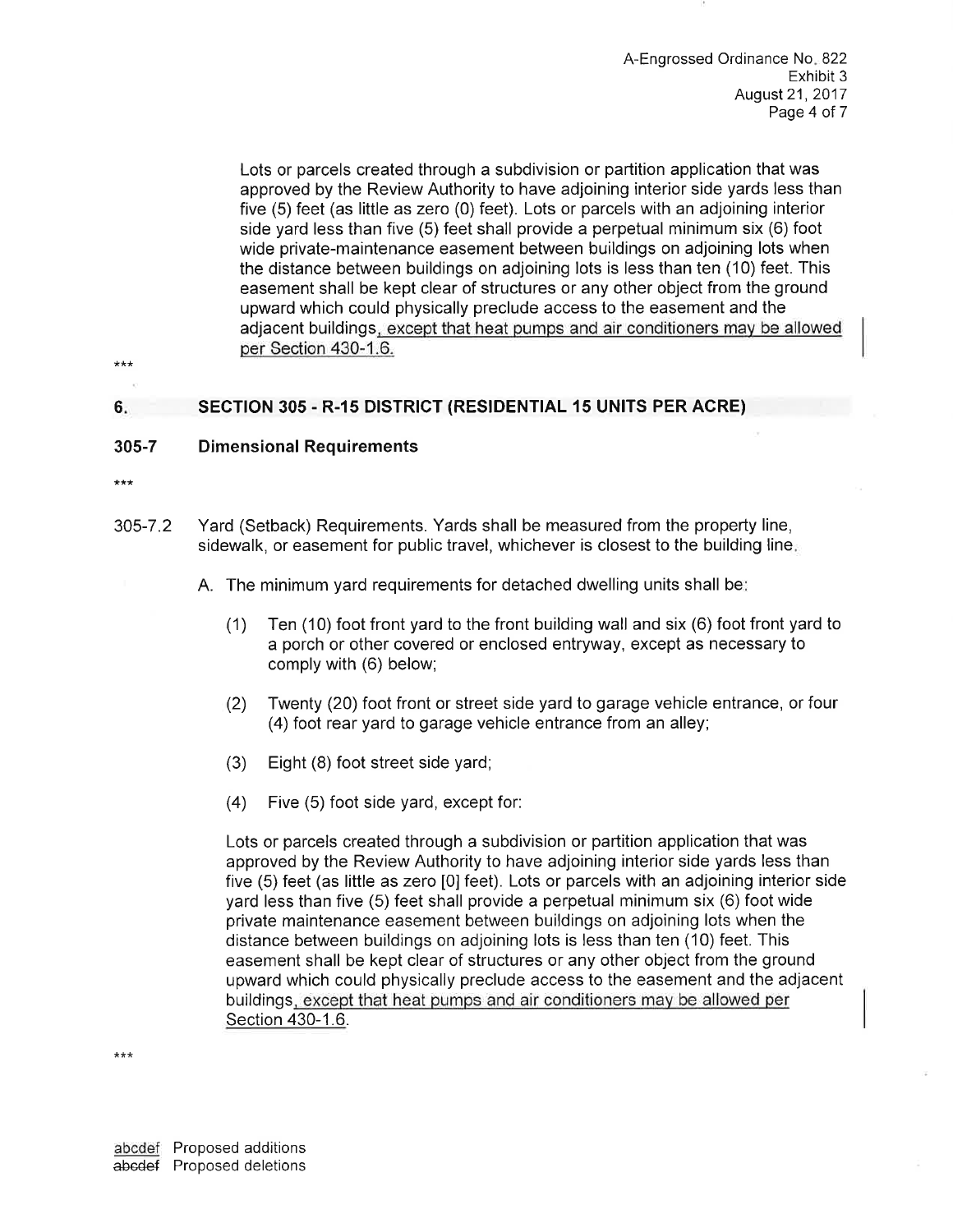#### $7.$ SECTION 306 - R-24 DISTRICT (RESIDENTIAL 24 UNITS PER ACRE)

#### 306-7 **Dimensional Requirements**

 $***$ 

- 306-7.2 Yard (Setback) Requirements. Yards shall be measured from the property line, sidewalk, or easement for public travel, whichever is closest to the building line.
	- Α. The minimum yard requirements for detached dwelling units shall be:
		- Ten (10) foot front yard to the front building wall and a six (6) foot front  $(1)$ vard to a porch or other covered or enclosed entryway, except as necessary to comply with (6) below;
		- Twenty (20) foot front or street side yard to garage vehicle entrance, or  $(2)$ four (4) foot rear yard to garage vehicle entrance from an alley;
		- Eight (8) foot street side yard;  $(3)$
		- Five (5) foot side yard, except for:  $4)$

Lots or parcels created through a subdivision or partition application that was approved by the Review Authority to have adjoining interior side yards less than five (5) feet (as little as zero [0] feet). Lots or parcels with an adjoining interior side yard less than five (5) feet shall provide a perpetual minimum six (6) foot wide private maintenance easement between buildings on adjoining lots when the distance between buildings on adjoining lots is less than ten (10) feet. This easement shall be kept clear of structures or any other object from the ground upward which could physically preclude access to the easement and the adjacent buildings, except that heat pumps and air conditioners may be allowed per Section 430-1.6;

#### $8.$ SECTION 307 - R-25+ DISTRICT (RESIDENTIAL 25 UNITS OR MORE PER ACRE)

#### 307-7 **Dimensional Requirements**

 $***$ 

- Yard (Setback) Requirements. Yards shall be measured from the property line,  $307 - 7.2$ sidewalk, or easement for public travel, whichever is closest to the building line.
	- $A_{n}$ The minimum yard requirements for detached dwelling units shall bet
		- Ten (10) foot front yard to the front building wall and a six (6) foot front  $(1)$ yard to a porch or other covered or enclosed entryway, except as necessary to comply with (6) below;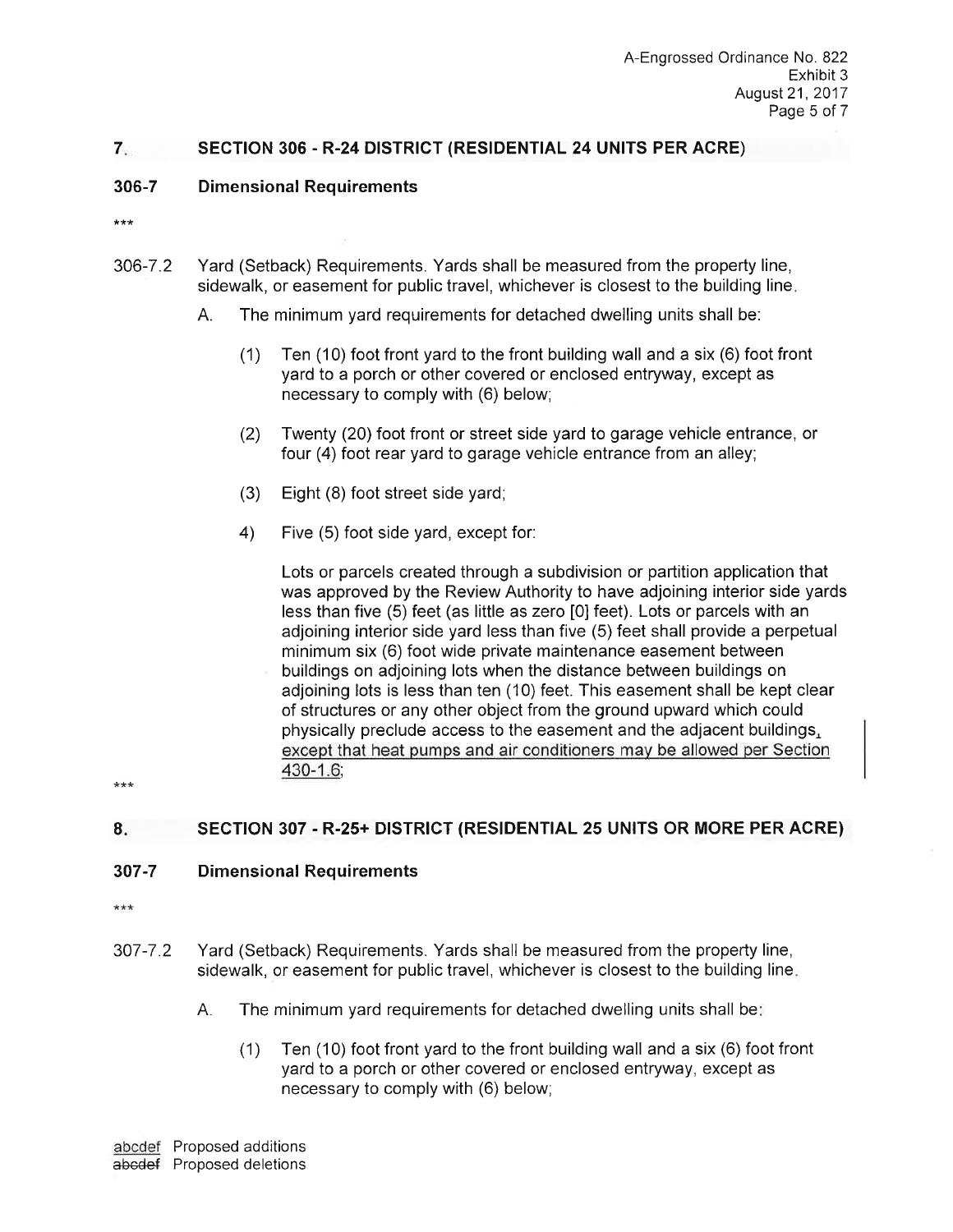- Twenty (20) foot front or street side vard to garage vehicle entrance, or  $(2)$ four (4) foot rear yard to garage vehicle entrance from an alley;
- $(3)$ Eight (8) foot street side yard;
- $(4)$ Five (5) foot side yard, except for:

Lots or parcels created through a subdivision or partition application that was approved by the Review Authority to have adjoining interior side yards less than five (5) feet (as little as zero [0] feet). Lots or parcels with an adjoining interior side vard less than five (5) feet shall provide a perpetual minimum six (6) foot wide private-maintenance easement between buildings on adjoining lots when the distance between buildings on adjoining lots is less than ten (10) feet. This easement shall be kept clear of structures or any other object from the ground upward which could physically preclude access to the easement and the adjacent buildings, except that heat pumps and air conditioners may be allowed per Section  $430 - 1.6$ ;

 $***$ 

#### $9.$ **SECTION 430 - SPECIAL USE STANDARDS**

#### 430-1 **Accessory Uses and Structures**

Accessory uses and structures support and are subordinate to the use of a site. Accessory buildings and structures shall serve, primarily, those persons regularly and customarily involved with the use and include buildings and structures customarily incidental to a permitted use located on the same lot. Uses identified elsewhere in this Code are not accessory uses.

 $***$ 

430-1.6 Heat Pumps and Air Conditioners.

> Heat pumps and air conditioners may shall not be located within a required interior side yard as long as they comply with State Building Code requirements.

 $***$